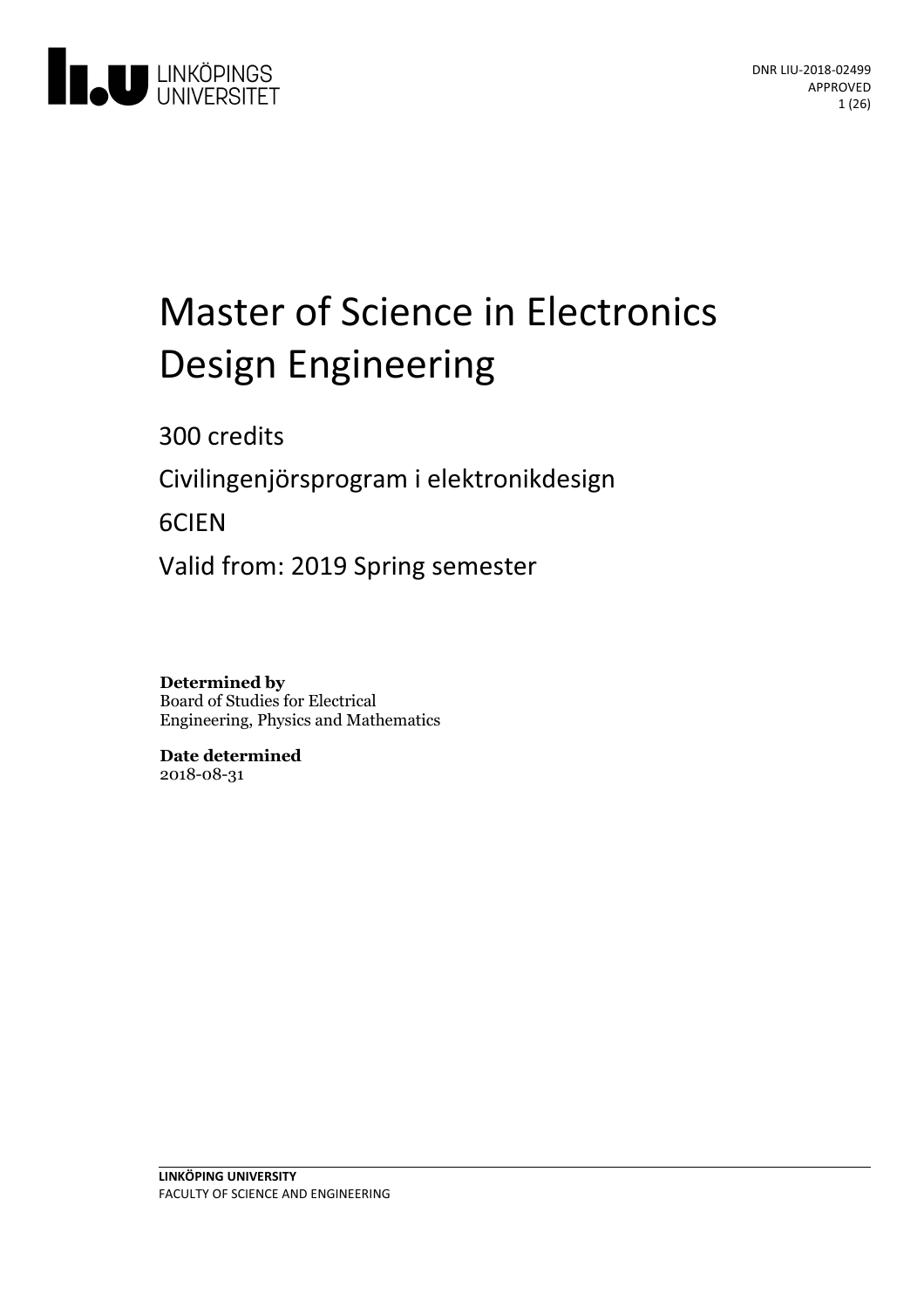## Entry requirements

## Degree in Swedish

Civilingenjör 300 hp och Teknologie master 120 hp

## Degree in English

Master of Science in Engineering 300 credits and Master of Science 120 credits

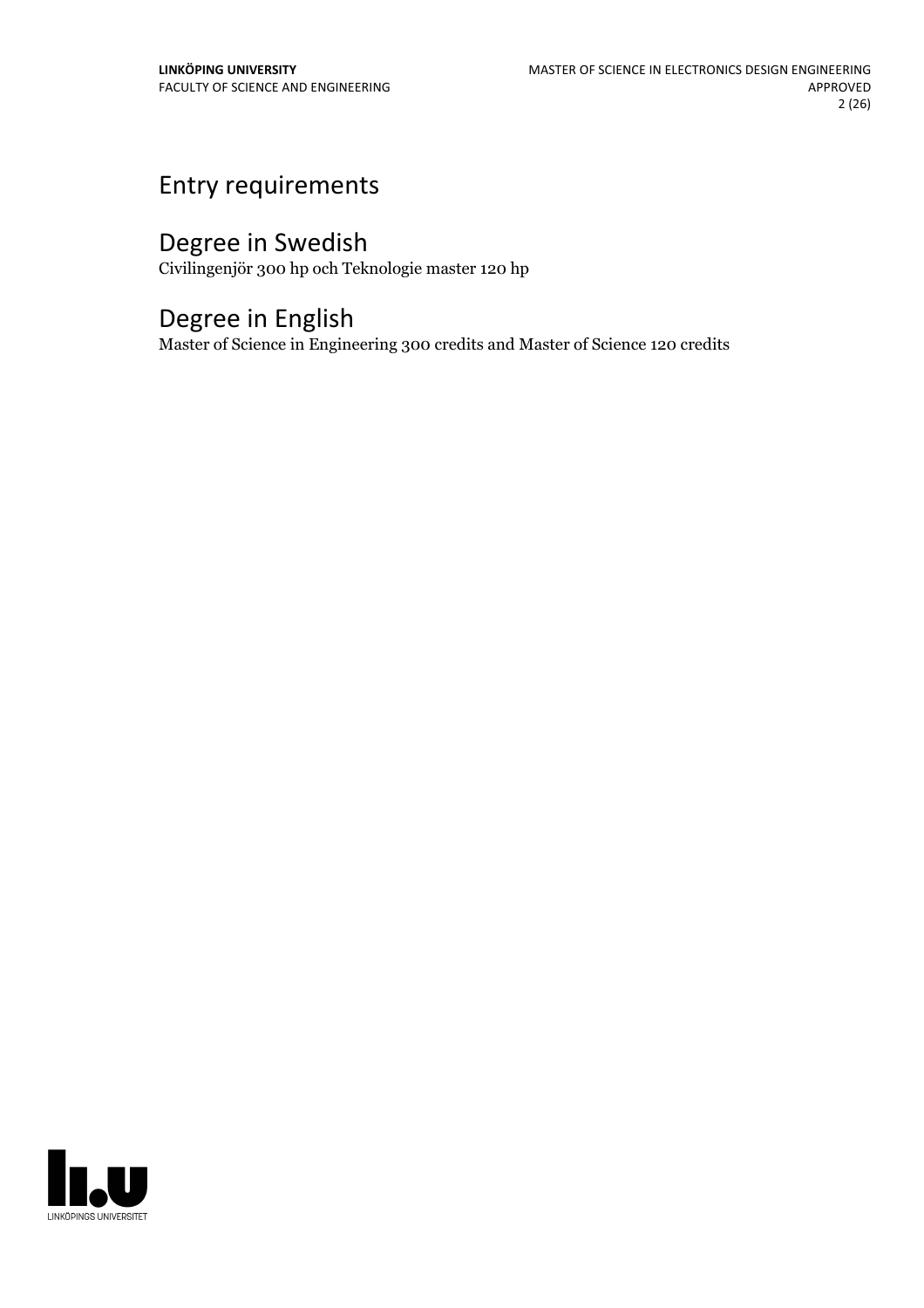## **Curriculum**

## **Semester 1 (Autumn 2019)**

| Course<br>code | Course name                             | <b>Credits</b> | Level | <b>Timetable</b><br>module   | <b>ECV</b> |
|----------------|-----------------------------------------|----------------|-------|------------------------------|------------|
| Period 0       |                                         |                |       |                              |            |
| <b>TNA001</b>  | <b>Foundation Course in Mathematics</b> | $6*$           | G1X   |                              | C          |
| Period 1       |                                         |                |       |                              |            |
| <b>TNA001</b>  | <b>Foundation Course in Mathematics</b> | $6*$           | G1X   |                              | C          |
| <b>TND012</b>  | Programming                             | 6              | G1X   |                              | C          |
| <b>TNE094</b>  | Digital Electronics and Design          | $12*$          | G1X   | $\qquad \qquad \blacksquare$ | C          |
| Period 2       |                                         |                |       |                              |            |
| <b>TNA002</b>  | Linear Algebra                          | 6              | G1X   |                              | C          |
| <b>TNE094</b>  | Digital Electronics and Design          | $12*$          | G1X   |                              |            |

## **Semester 2 (Spring 2020)**

| Course<br>code | Course name                                      | <b>Credits</b> | Level | <b>Timetable</b><br>module | <b>ECV</b> |
|----------------|--------------------------------------------------|----------------|-------|----------------------------|------------|
| Period 1       |                                                  |                |       |                            |            |
| TNA003         | Calculus I                                       | 6              | G1X   | 2                          | C          |
| <b>TNA005</b>  | Applied Mathematics in Science and<br>Technology | $6*$           | G1X   | 4                          | С          |
| TNGE37         | Circuit Theory                                   | 6              | G1X   | 1                          | C          |
| Period 2       |                                                  |                |       |                            |            |
| <b>TNA004</b>  | Calculus II                                      | 6              | G1X   | 2                          | C          |
| <b>TNA005</b>  | Applied Mathematics in Science and<br>Technology | $6*$           | G1X   | 4                          | C          |
| TNGE20         | Introduction to Electronics                      | 6              | G1X   | 1                          | C          |

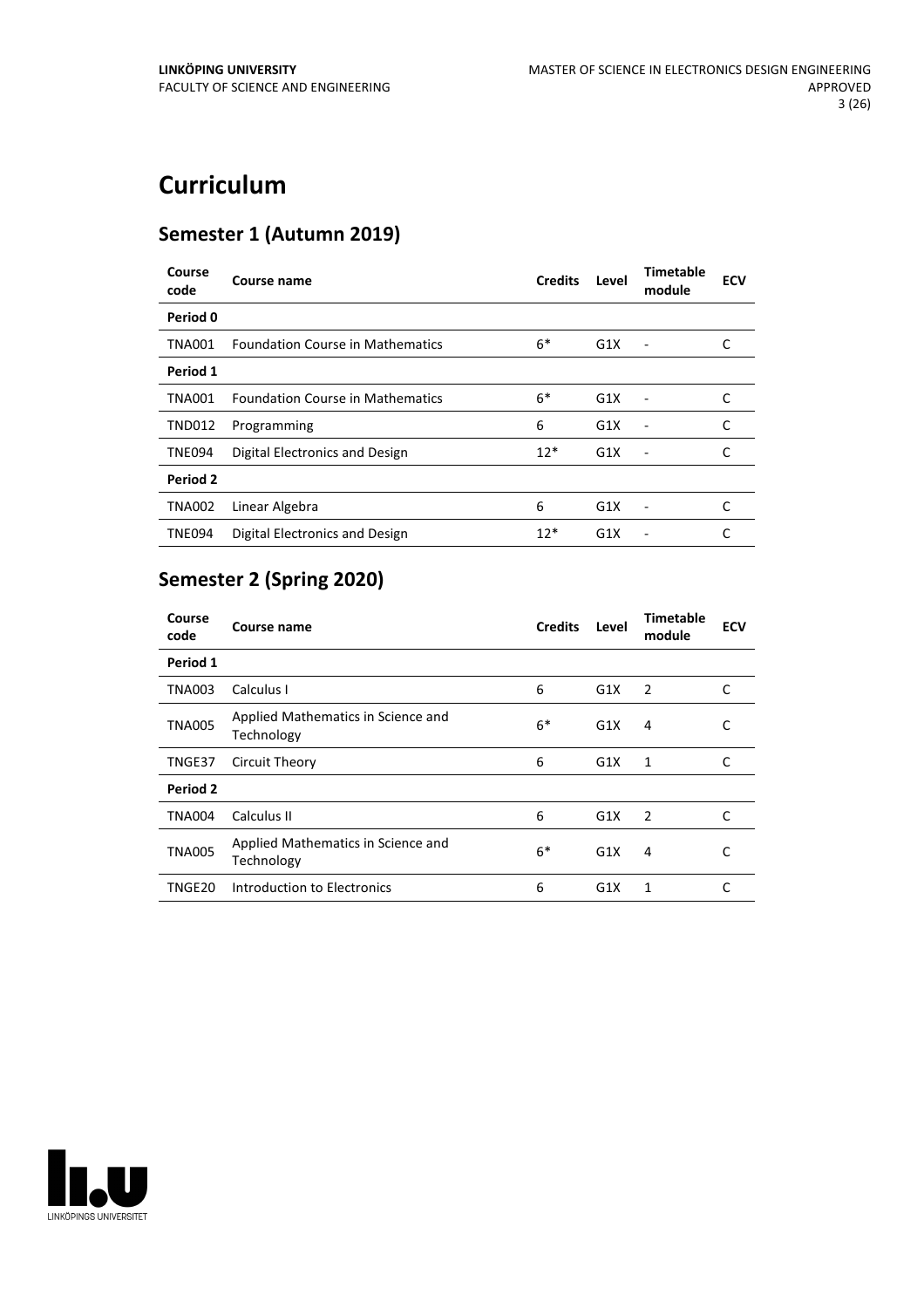## **Semester 3 (Autumn 2020)**

| Course<br>code | Course name                       | <b>Credits</b> | Level            | <b>Timetable</b><br>module | <b>ECV</b> |
|----------------|-----------------------------------|----------------|------------------|----------------------------|------------|
| Period 1       |                                   |                |                  |                            |            |
| <b>TNA006</b>  | Calculus III                      | 6              | G1X              | 3                          | C          |
| <b>TNE043</b>  | <b>Mechanics and Wave Physics</b> | 6              | G <sub>2</sub> X | 1                          | C          |
| TNGE25         | Electronics                       | $6*$           | G2X              | $\overline{2}$             | C          |
| Period 2       |                                   |                |                  |                            |            |
| <b>TNA007</b>  | <b>Vector Analysis</b>            | 6              | G2X              | 4                          | C          |
| <b>TNE097</b>  | Micro Computer Systems            | 6              | G2X              | 3                          | C          |
| TNGE25         | Electronics                       | $6*$           | G <sub>2</sub> X | 1                          | C          |

## **Semester 4 (Spring 2021)**

| Course<br>code | Course name                                               | <b>Credits</b> | Level | <b>Timetable</b><br>module | <b>ECV</b> |
|----------------|-----------------------------------------------------------|----------------|-------|----------------------------|------------|
| Period 1       |                                                           |                |       |                            |            |
| <b>TNE056</b>  | Electromagnetic Field Theory and<br>Electromagnetism      | $6*$           | G2X   | 3                          | C          |
| <b>TNE087</b>  | <b>Electronics Manufacturing Methods and</b><br>Processes | 6              | G1X   | 1                          | C          |
| TNG032         | Applied Transform Theory                                  | 6              | G2X   | 4                          | C          |
| TKMJ24         | <b>Environmental Engineering</b>                          | 6              | G1X   | 2                          | F          |
| Period 2       |                                                           |                |       |                            |            |
| <b>TNE056</b>  | Electromagnetic Field Theory and<br>Electromagnetism      | $6*$           | G2X   | 4                          | C          |
| <b>TNG006</b>  | <b>Statistics</b>                                         | 6              | G2X   | 1                          | C          |
| <b>TNG015</b>  | Signals and Systems                                       | 6              | G2X   | 3                          | C          |
| TPTE06         | Industrial Placement                                      | 6              | G1X   |                            | E          |

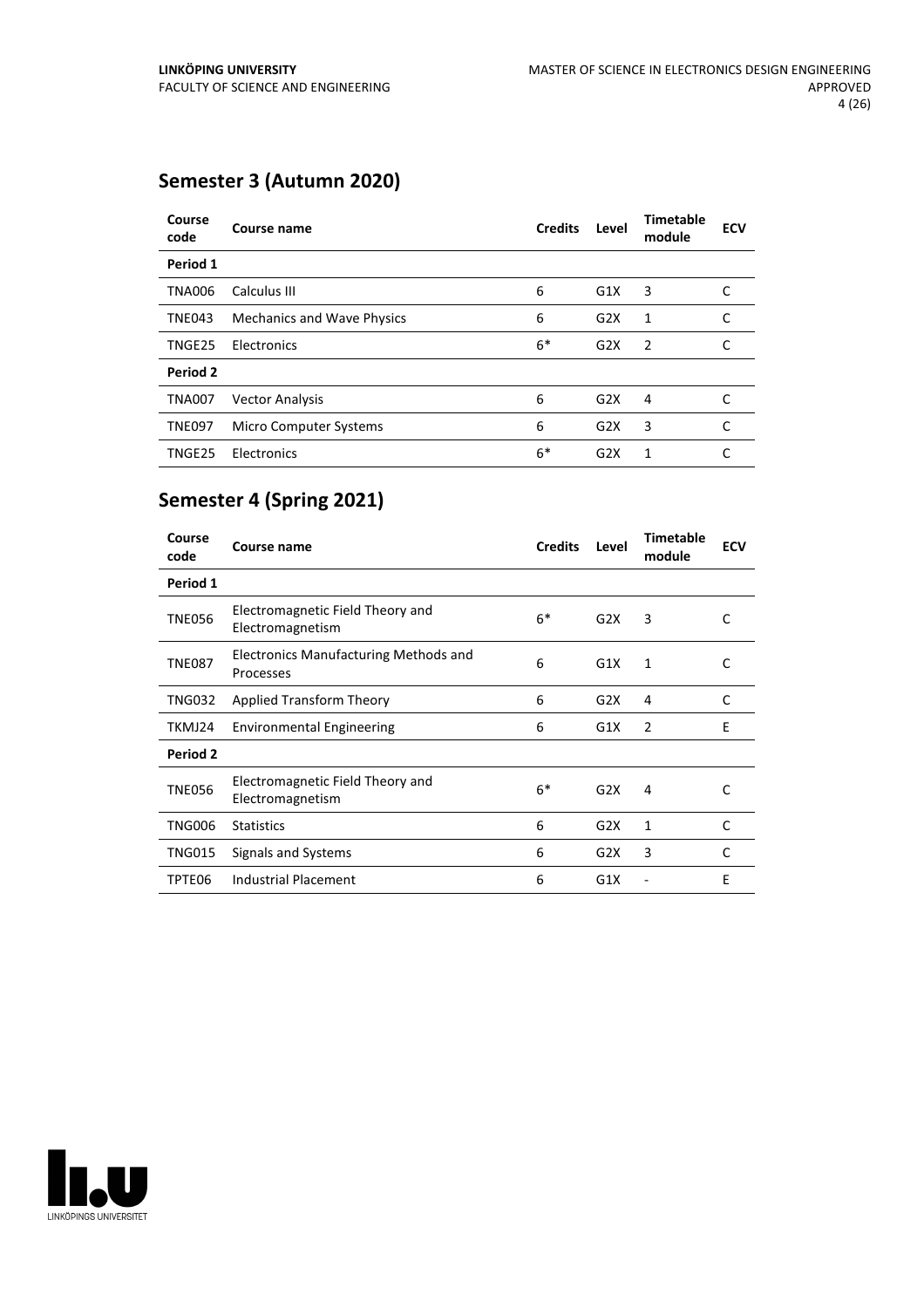## **Semester 5 (Autumn 2021)**

| Course<br>code | Course name                     | <b>Credits</b> | Level            | Timetable<br>module | <b>ECV</b> |
|----------------|---------------------------------|----------------|------------------|---------------------|------------|
| Period 1       |                                 |                |                  |                     |            |
| <b>TNE088</b>  | <b>RF Electronics</b>           | $6*$           | G2X              | 4                   | C          |
| <b>TNE100</b>  | Microprocessor Project          | 2              | G2X              | 3                   | C          |
| <b>TNE101</b>  | Circuit Theory, advanced course | 4              | G2X              | 1                   | C          |
| <b>TNG028</b>  | <b>Automatic Control</b>        | 6              | G2X              | $\overline{2}$      |            |
| Period 2       |                                 |                |                  |                     |            |
| <b>TNE088</b>  | <b>RF Electronics</b>           | $6*$           | G2X              | 4                   | C          |
| <b>TNG022</b>  | Modelling and Simulation        | 6              | G2X              | 1                   | C          |
| <b>TNG033</b>  | Programming in C++              | 6              | G <sub>2</sub> X | 3                   | C          |

## **Semester 6 (Spring 2022)**

| Course<br>code | Course name                                                            | <b>Credits</b> | Level | <b>Timetable</b><br>module | <b>ECV</b> |
|----------------|------------------------------------------------------------------------|----------------|-------|----------------------------|------------|
| Period 1       |                                                                        |                |       |                            |            |
| <b>TNE026</b>  | Analog/Digital System Design                                           | $6*$           | A1X   | 4                          | C          |
| <b>TNE041</b>  | <b>Modern Physics</b>                                                  | 6              | G2X   | 2                          | C          |
| <b>TNE095</b>  | Project - Electronic Design with Project<br>Management                 | $16*$          | G2X   | 3                          | C          |
| <b>TNG041</b>  | Scientific Methodology, Criticism of the Sources<br>and Report Writing | $\overline{2}$ | G2X   | 3                          | C          |
| TEIE53         | <b>Industrial Economics</b>                                            | 6              | G1X   | 1                          | E          |
| Period 2       |                                                                        |                |       |                            |            |
| <b>TNE026</b>  | Analog/Digital System Design                                           | $6*$           | A1X   | 2                          | C          |
| <b>TNE095</b>  | Project - Electronic Design with Project<br>Management                 | $16*$          | G2X   | 1                          | C          |
| <b>TND004</b>  | Data Structures                                                        | 6              | G2X   | 3                          | E          |
| TNG016         | <b>Engineering Applications Using Matlab</b>                           | 6              | A1X   | 4                          | E          |

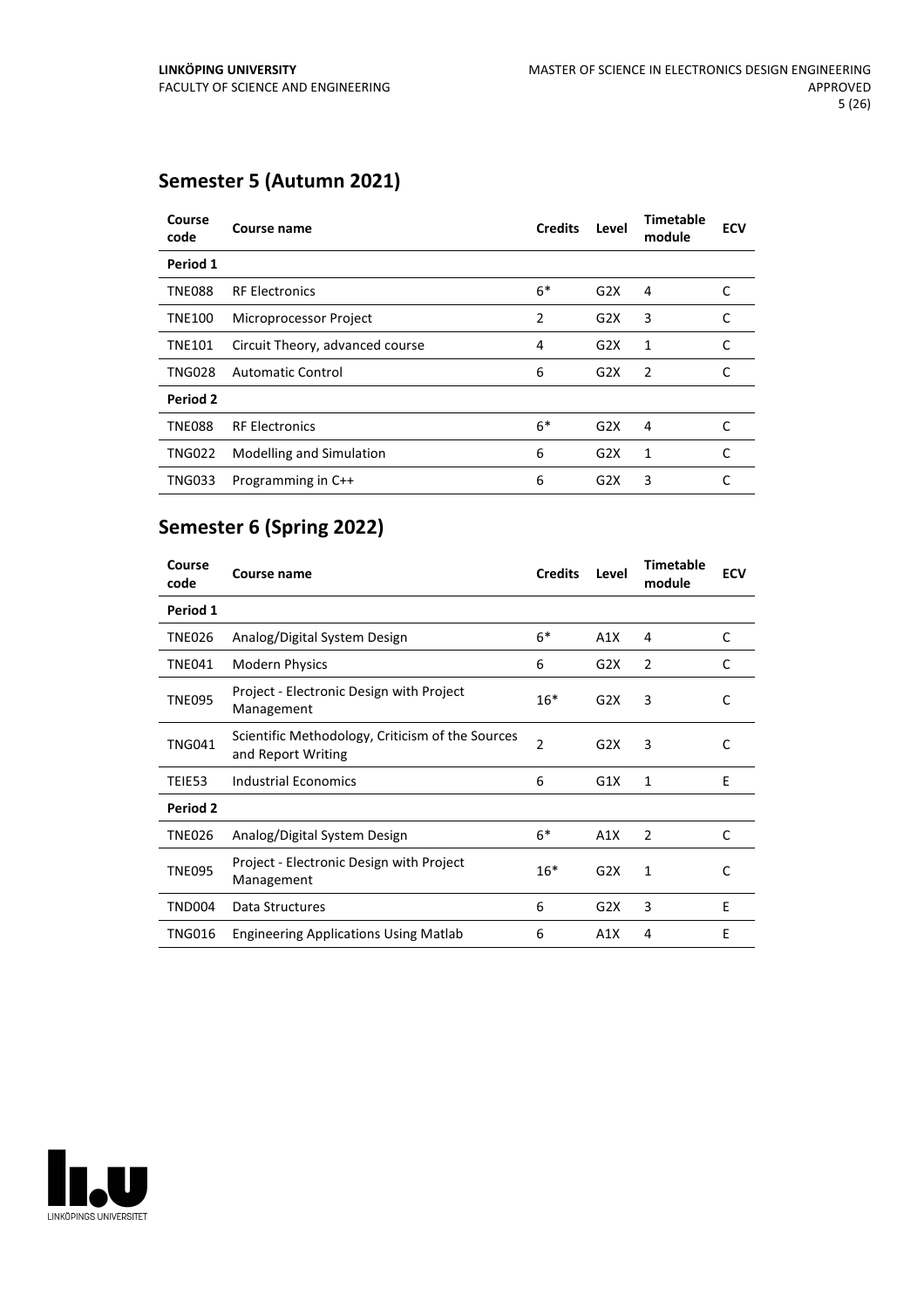## **Semester 7 (Autumn 2022)**

| Course<br>code | Course name                       | <b>Credits</b> | Level | <b>Timetable</b><br>module | <b>ECV</b> |
|----------------|-----------------------------------|----------------|-------|----------------------------|------------|
| Period 1       |                                   |                |       |                            |            |
| <b>TNE105</b>  | <b>Semiconductor Devices</b>      | $6*$           | A1X   | 3                          | C          |
| TEIO87         | <b>Project Management</b>         | $6*$           | G2X   | 1                          | E          |
| TGTU94         | <b>Technology and Ethics</b>      | 6              | G1X   | 4                          | E          |
| <b>TNE064</b>  | Digital Communication Electronics | $12*$          | A1X   | 2                          | E          |
| TSDT14         | Signal Theory                     | 6              | A1X   | 1                          | E          |
| TSTE12         | Design of Digital Systems         | 6              | A1X   | 3                          | E          |
| Period 2       |                                   |                |       |                            |            |
| <b>TNE105</b>  | <b>Semiconductor Devices</b>      | $6*$           | A1X   | 4                          | C          |
| TEIO87         | <b>Project Management</b>         | $6*$           | G2X   | $\mathbf{1}$               | E          |
| <b>TNE024</b>  | <b>Molecular Physics</b>          | 6              | A1X   | 3                          | E          |
| <b>TNE064</b>  | Digital Communication Electronics | $12*$          | A1X   | 2                          | E          |
| TSEA26         | Design of Embedded DSP Processor  | 6              | A1X   | 2                          | E          |
|                |                                   |                |       |                            |            |

## **Semester 8 (Spring 2023)**

*Preliminary courses*

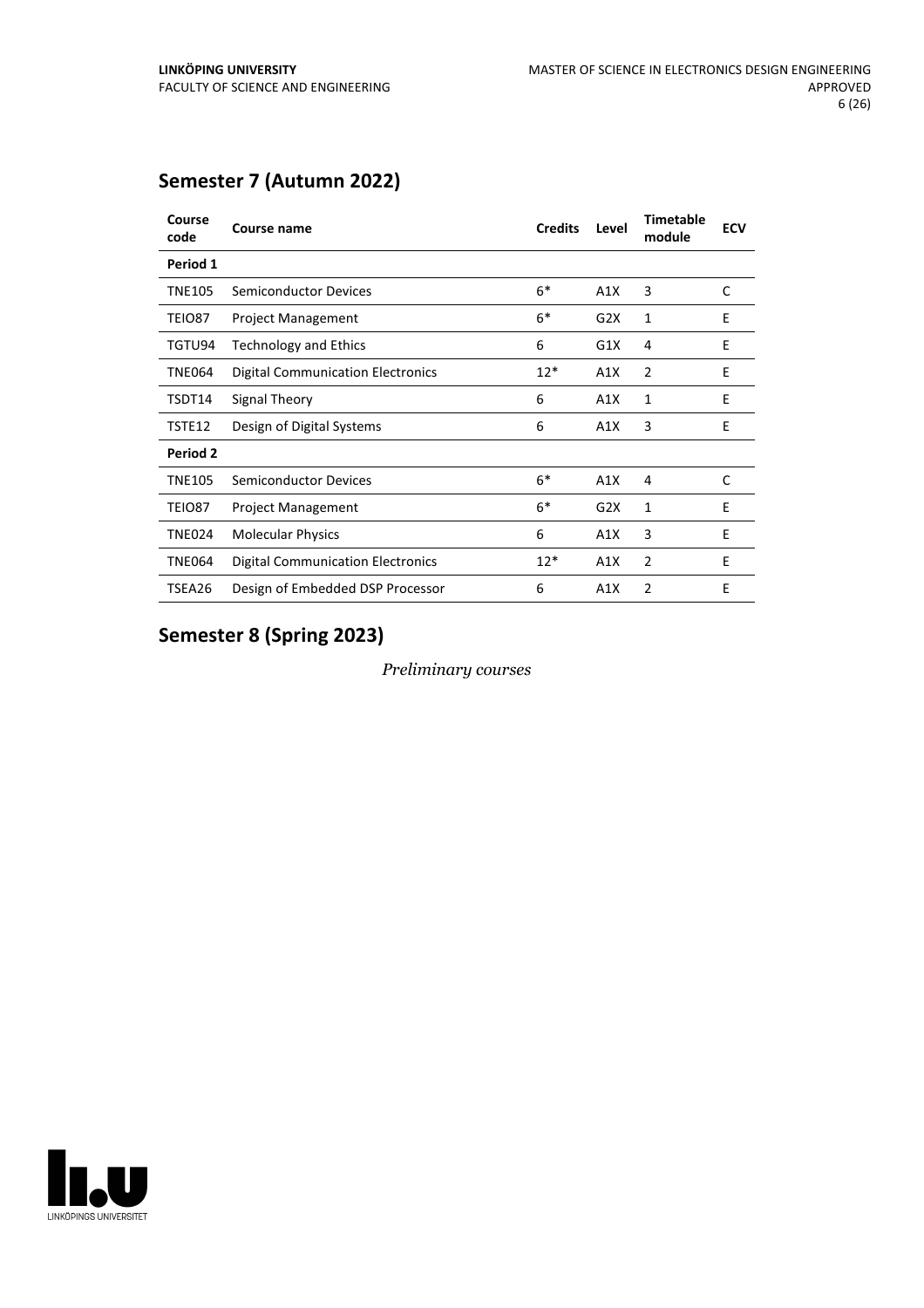| Course<br>code  | <b>Course name</b>                                      | <b>Credits</b> | Level | <b>Timetable</b><br>module | <b>ECV</b> |
|-----------------|---------------------------------------------------------|----------------|-------|----------------------------|------------|
| Period 1        |                                                         |                |       |                            |            |
| TEIO05          | Basic Entrepreneurship and Idea Feasibility<br>Analysis | $6*$           | G2X   | $\overline{2}$             | E          |
| TFYA38          | Optoelectronics                                         | 6              | A1X   | 3                          | E          |
| TKMJ15          | <b>Environmental Management Strategies</b>              | 6              | G1X   | 3                          | E          |
| <b>TNE062</b>   | RF System Design                                        | $12*$          | A1X   | $\overline{2}$             | E          |
| <b>TNE090</b>   | Wireless Sensor Networks                                | 6              | A1X   | 4                          | E          |
| <b>TNE102</b>   | <b>Applied Power Electronics</b>                        | $8*$           | G2X   | $\mathbf{1}$               | E          |
| <b>TNE103</b>   | Organic Electronics 1                                   | 6              | A1X   | 4                          | E          |
| TNKA10          | Rethoric in Speech, Texts and Images                    | $6*$           | G1X   | $\mathbf{1}$               | E          |
| TSRT09          | Control Theory                                          | 6              | A1X   | 3                          | E          |
| <b>Period 2</b> |                                                         |                |       |                            |            |
| TEIO05          | Basic Entrepreneurship and Idea Feasibility<br>Analysis | $6*$           | G2X   | 3                          | E          |
| <b>TNE062</b>   | <b>RF System Design</b>                                 | $12*$          | A1X   | 4                          | E          |
| <b>TNE093</b>   | Solar Cell Technology                                   | 6              | A1X   | 3                          | E          |
| <b>TNE102</b>   | <b>Applied Power Electronics</b>                        | $8*$           | G2X   | $\overline{2}$             | Ε          |
| <b>TNK116</b>   | Internet of Things                                      | 6              | A1X   | $\mathbf{1}$               | E          |
| TNKA10          | Rethoric in Speech, Texts and Images                    | $6*$           | G1X   | $\mathbf{1}$               | Ε          |
| TSRT14          | <b>Sensor Fusion</b>                                    | 6              | A1X   | $\overline{2}$             | E          |
| TSTE06          | <b>Digital Filters</b>                                  | 6              | A1X   | 3                          | Е          |
| TSTE87          | Application-Specific Integrated Circuits                | 6              | A1X   | $\overline{2}$             | E          |

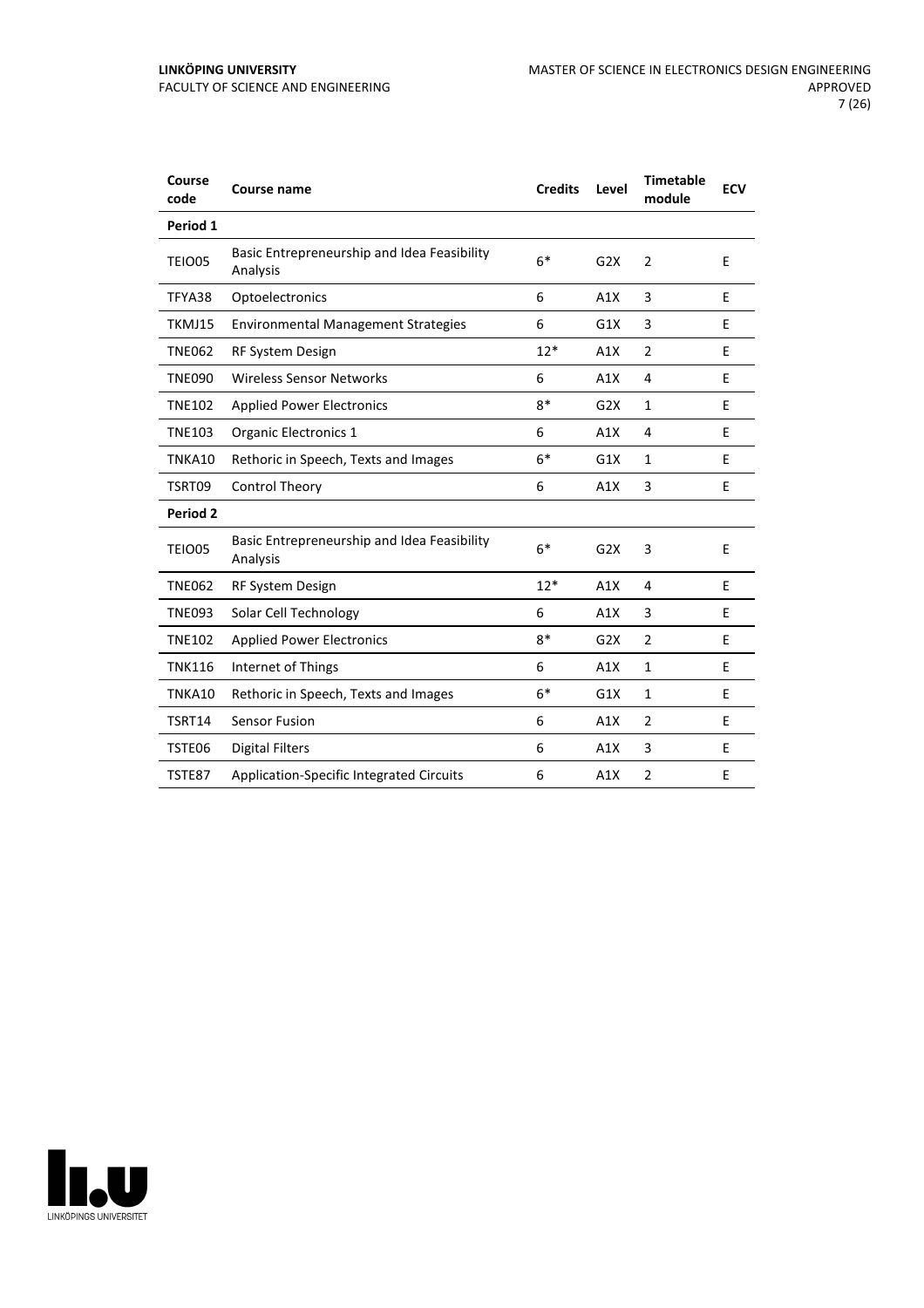## **Semester 9 (Autumn 2023)**

| Course<br>code | Course name                                                                   | <b>Credits</b> | Level | <b>Timetable</b><br>module | <b>ECV</b> |
|----------------|-------------------------------------------------------------------------------|----------------|-------|----------------------------|------------|
| Period 1       |                                                                               |                |       |                            |            |
| <b>TNE085</b>  | Project Course CDIO                                                           | $12*$          | A1X   | 3                          | C          |
| THEN09         | <b>Advanced English</b>                                                       | $6*$           | G2X   | 4                          | E          |
| <b>TNE071</b>  | Microwave Engineering                                                         | 6              | A1X   | $\mathbf{1}$               | E          |
| <b>TNE089</b>  | Electromagnetic Compatibility (EMC) and<br>Printed Circuit Board (PCB) Design | $6*$           | A1X   | $\overline{2}$             | E          |
| <b>TNE104</b>  | <b>Organic Electronics 2</b>                                                  | 6              | A1X   | 4                          | E          |
| Period 2       |                                                                               |                |       |                            |            |
| <b>TNE085</b>  | <b>Project Course CDIO</b>                                                    | $12*$          | A1X   | 3                          | C          |
| TEAE11         | Intellectual Property Rights                                                  | 6              | G1X   | $\overline{2}$             | E          |
| THEN09         | <b>Advanced English</b>                                                       | $6*$           | G2X   | 4                          | E          |
| <b>TNE083</b>  | Antenna Theory                                                                | 6              | A1X   | $\overline{2}$             | E          |
| <b>TNE089</b>  | Electromagnetic Compatibility (EMC) and<br>Printed Circuit Board (PCB) Design | $6*$           | A1X   | 1                          | E          |
| TSEA81         | <b>Computer Engineering and Real-time Systems</b>                             | 6              | A1X   | 4                          | E          |
| TSTE85         | <b>Low Power Electronics</b>                                                  | 6              | A1X   | $\overline{2}$             | E          |

*Preliminary courses*

## **Semester 10 (Spring 2024)**

#### *Preliminary courses*

| Course<br>code | Course name                      | <b>Credits</b> | Level            | Timetable<br>module | <b>ECV</b> |
|----------------|----------------------------------|----------------|------------------|---------------------|------------|
| Period 1       |                                  |                |                  |                     |            |
| TQXX33         | Degree project - Master's Thesis | $30*$          | A1X              | $\blacksquare$      |            |
| Period 2       |                                  |                |                  |                     |            |
| TQXX33         | Degree project - Master's Thesis | $30*$          | A <sub>1</sub> X |                     |            |

ECV = Elective / Compulsory /Voluntary

\*The course is divided into several semesters and/or periods

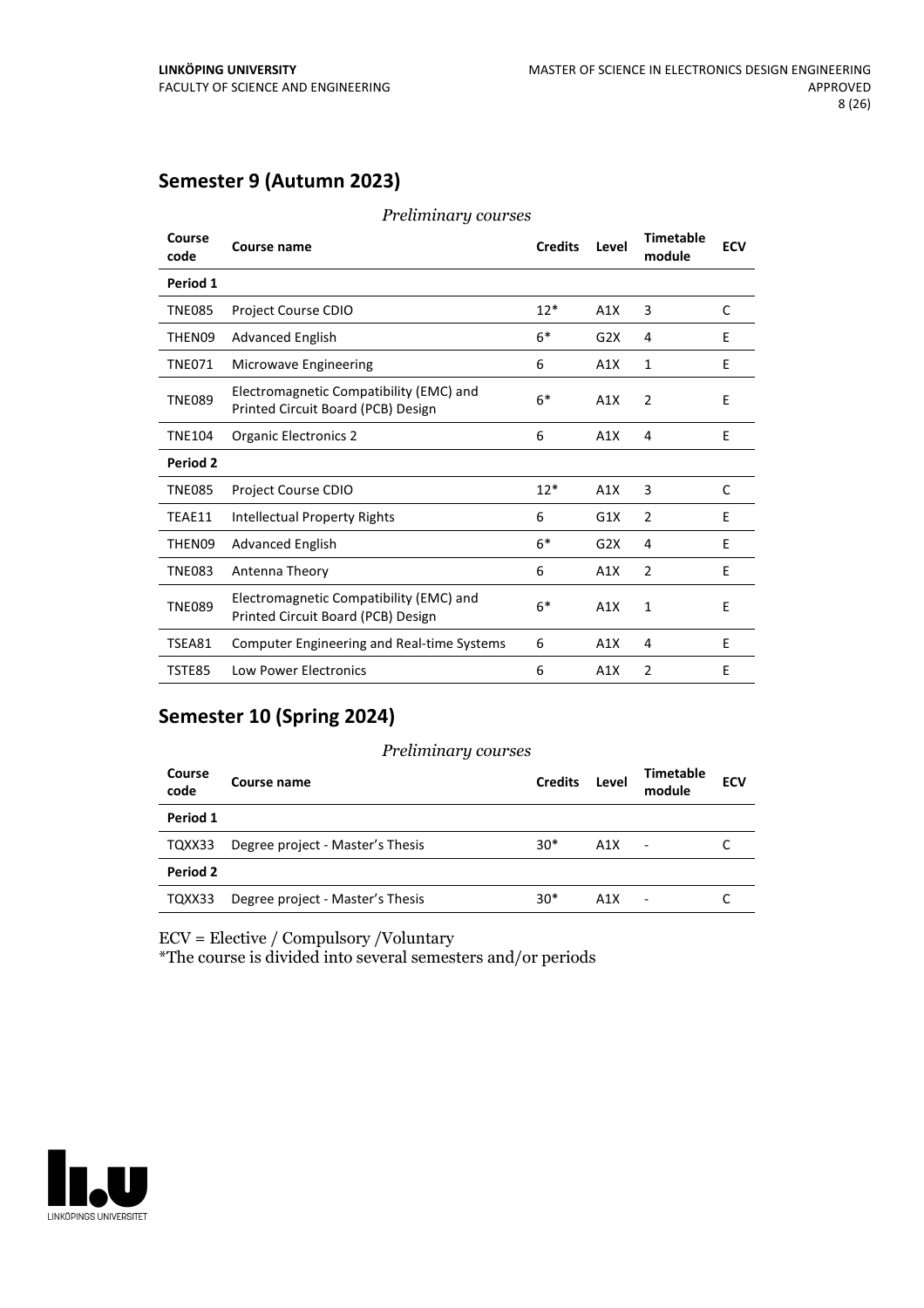## **Common rules**

## **Structure and organisation of study programmes**

The contents and design of the programmes are to be continuously revised such that new knowledge is integrated into courses and specialisations. Within one programme, several study specialisations or profiles may be available. The identities of the study specialisations or profiles and the regulations governing how these may be selected are given in the syllabus and curriculum for the particular field of study and programmes.

The structure and organisation of the programmes are to follow specified criteria that are summarised in the syllabus for each programme.

- 
- The syllabus defines the aims of the study programme.<br>• The curriculum, which constitutes one part of the syllabus for the field of study, gives details of the terms in which the various courses have been
- The course syllabus specifies, among other things, the aim and contents of the course, and the prior knowledge that a student must have in order to be able to benefit from the course.

## **Qualification requirements**

The qualification requirements specified in the Higher Education Ordinance 2007 apply to students admitted after 1 July 2007. A student who has completed components of a programme after 1 July 2007 has the right to be assessed with respect to the qualification requirements specified by the Higher Education Ordinance 2007. In addition, local regulations laid down by the faculty boards and university board apply, see

http://styrdokument.liu.se/Regelsamling/Innehall/Utbildning\_pa\_grund- \_och\_avancerad\_niva/Examina.

Higher Education Act Chapter 1, Section 8:

First-cycle courses and study programmes are to develop:

- $\bullet$  the ability to make independent and critical assessments
- the ability to identify, formulate and solve problems autonomously, and
- $\bullet$  the preparedness to deal with changes in working life.

In addition to knowledge and skills in their field of study, students shall develop the ability to:

- gather and interpret information at a scholarly level
- stay abreast of the development of knowledge, and
- communicate their knowledge to others, including those who lack specialist knowledge in the field.

## **Qualifications within a study programme**

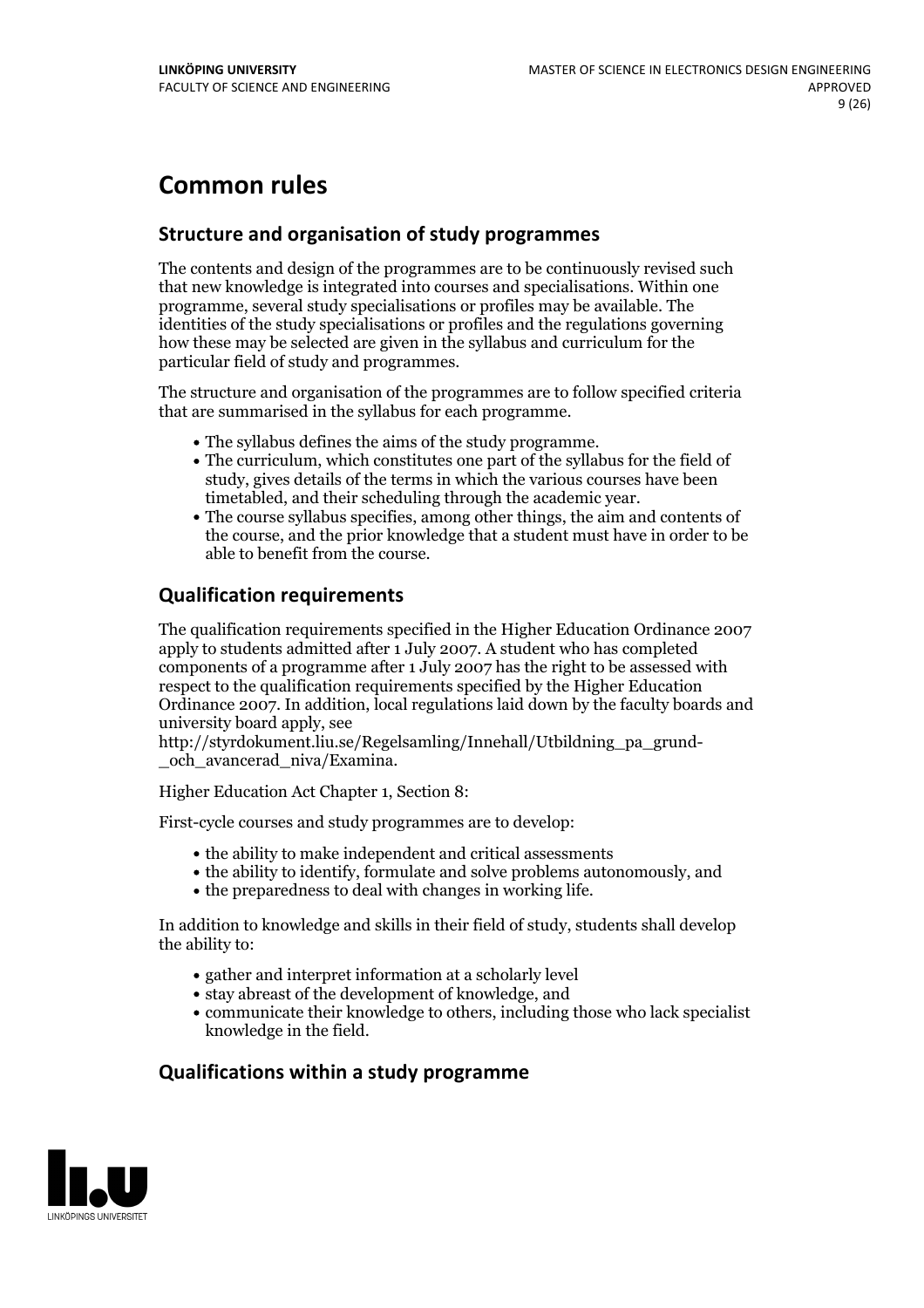Qualification requirements that are specific to a study programme are given in the syllabus for that programme.

#### **Matriculation and postponement of matriculation**

A person who has been accepted for a study programme is to start their studies (matriculate) in the term that is specified in the decision about admission. The date and location of the compulsory matriculation procedure will be communicated to those admitted to the first term of the programme.

At any one admission occasion, it is possible to be admitted to only one place on a study programme. A student who has been granted a place on a study programme and who is offered and accepts a place on another study programme during a supplementary round of admission will lose the place offered for the first study programme.

Regulations concerning postponement of matriculation have been laid down in the admission regulations for Linköping University, http://styrdokument.liu.se/Regelsamling/VisaBeslut/622645.

A person who has been granted postponement must present to the admitting authority, before the term in which the studies are to be started and before the date of application, a renewed registration for the programme and a copy of the decision granting postponement.

#### **Admission to a later part of a programme**

Admission to a part of a study programme is used here to refer to admission with the purpose of completing the programme and taking a degree. Admission to a later part of a programme may take place only if sufficient resources and space on the programme are available. Furthermore, the applicant must satisfy the entry requirements for the relevant term of the programme, as specified in http://styrdokument.liu.se/Regelsamling/Innehall/Utbildning\_pa\_grund- \_och\_avancerad\_niva/Tekniska\_fakulteten.

#### **Interruption in studies**

Notification of an interruption in studies is to be made through the Student Portal. If such <sup>a</sup> notification is not made and if the student does not register for the first term during which the interruption is to take place, the interruption will be considered to be a withdrawal. An interruption in studies must cover a complete term, and notification of interruptions can be given for a maximum of two consecutive terms. Notification of resumption of studies is to take place at the term registration for the term that follows the interruption. If the student does not register at the term registration, this will be regarded as withdrawal from studies.

A student who is taking an interruption in studies may during this period retake examinations if he or she has re-registered for the most recent study term of the programme. A student who wishes to take another course during the interruption in studies must apply for this separately. The student is responsible that

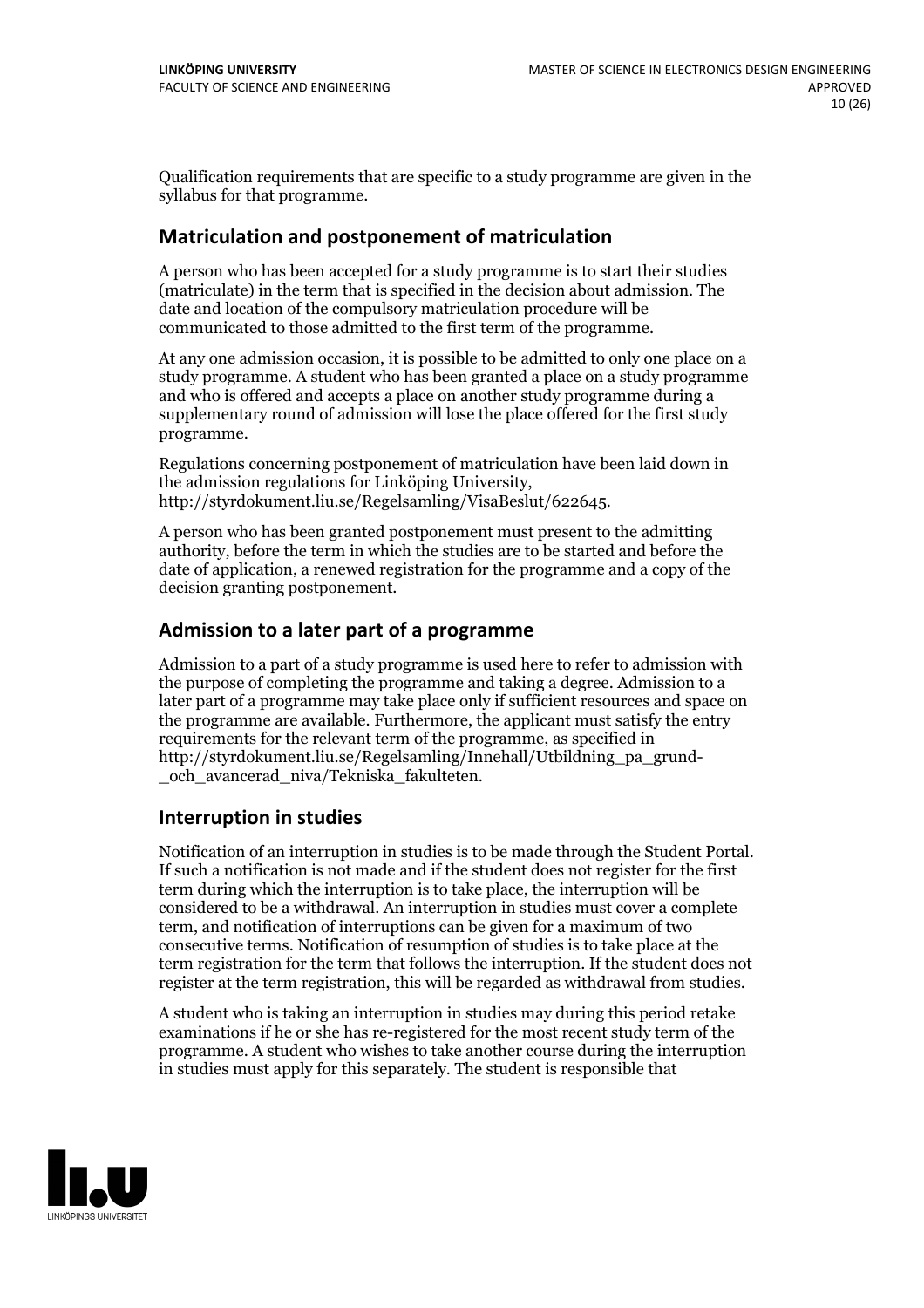registration for courses is carried outat the correct times in preparation for the resumption of studies.

### **Withdrawal from a study programme**

A student who wishes to withdraw from a study programme must notify the study guidance counsellor. A student who leaves the studies without giving notification of an interruption in study and who fails to register for the immediately subsequent term is considered to have withdrawn. A student who has withdrawn may return to the study programme if a vacancy is available that is not required for students returning after an interruption in study, and not required for students who are changing their location of study and/or study programme.

#### **Courses within a study programme**

The curriculum for the various years of a study programme specify which courses are compulsory (o), elective (v) and voluntary (f). If a student wishes to study a different combination than the one specified in the curriculum, an application must be made to the board of studies.

#### **Voluntarycourses**

The course specified as voluntary (labelled with "f") in the programme syllabus are assessed solely as voluntary courses, and credits from these may not contribute to the requirements for a degree.

#### **Courses from another study programme**

Courses that are elective courses in another study programme may be included as elective courses in a degree, if the board of studies so decides. If such a decision is not taken, such courses are regarded as voluntary courses.

When selecting a course from another programme, the admission requirements specified in the course syllabus must be satisfied.

Admission is granted to the extent that resources allow, provided that places are available on the course.

#### **Students taking a master's programme in engineering**

Students taking a master's programme in engineering can take courses given in Term 7 and later terms of the programme from all engineering master's programmes. Admission to courses at advanced level requires the possession of at least 150 credits within the programme to which the student has been admitted.

#### **Students taking a Bachelor of Science (Engineering)**

Student taking Bachelor of Science (Engineering) degrees may take courses specified in the programme syllabuses of all Bachelor of Science (Engineering) programmes.

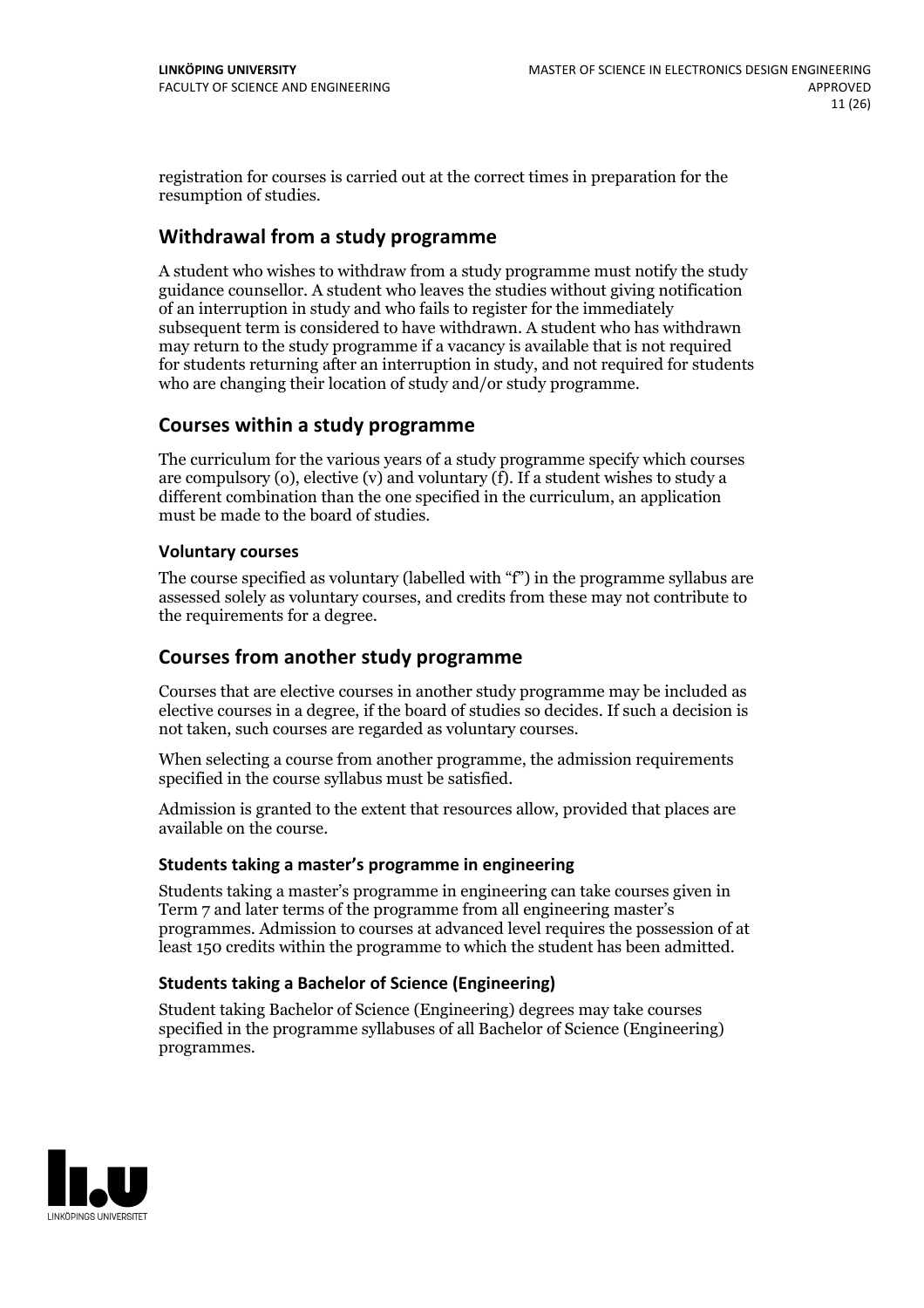#### **Students taking a Bachelor of Science**

Student taking Bachelor of Science degrees may take courses specified in the programme syllabuses of all Bachelor of Science programmes.

#### **Third-cycle courses**

The credits from third-cycle courses may be included as elective courses in a degree, if the board of studies so decides. If such a decision is not taken, such courses are regarded as voluntary courses.

#### **Students taking a master's programme in engineering**

It is possible for students taking master's programmes in engineering to take certain third-cycle courses. It is, however, required in this case that the student has achieved master's level (i.e. year 4 or 5 of the study programme). Information can be obtained from the relevant director of advanced studies.

#### **Students on Master's programmes**

It is possible for students taking master's programmes to take certain third-cycle courses. Information can be obtained from the relevant director of advanced studies.

#### **Registration for programme courses**

Registration for courses that are given as part of a study programme must be made during the specified period, which has been preliminarily set to 1-10 April for the autumn term, and 1-10 October for the spring term. Information about course registration is published on a webpage, sent to students by email, and disseminated at scheduled information meetings.

#### **Registration for programme courses as single-subject courses**

Admission to a programme course as a single-subject subject course may take place only if sufficient resources and space on the course are available. Furthermore, the applicant must satisfy the entry requirements for the relevant course.

In the event of a scarcity of resources, the board of LiTH can decide to limit the possibilities of taking courses that are part of a programme as freestanding courses.

#### **Timetabling**

Courses are timetabled after a decision has been made concerning the assignment of the course to a timetable module. A central timetable is not drawn up for courses with fewer than five participants. Most project courses do not have a central timetable.

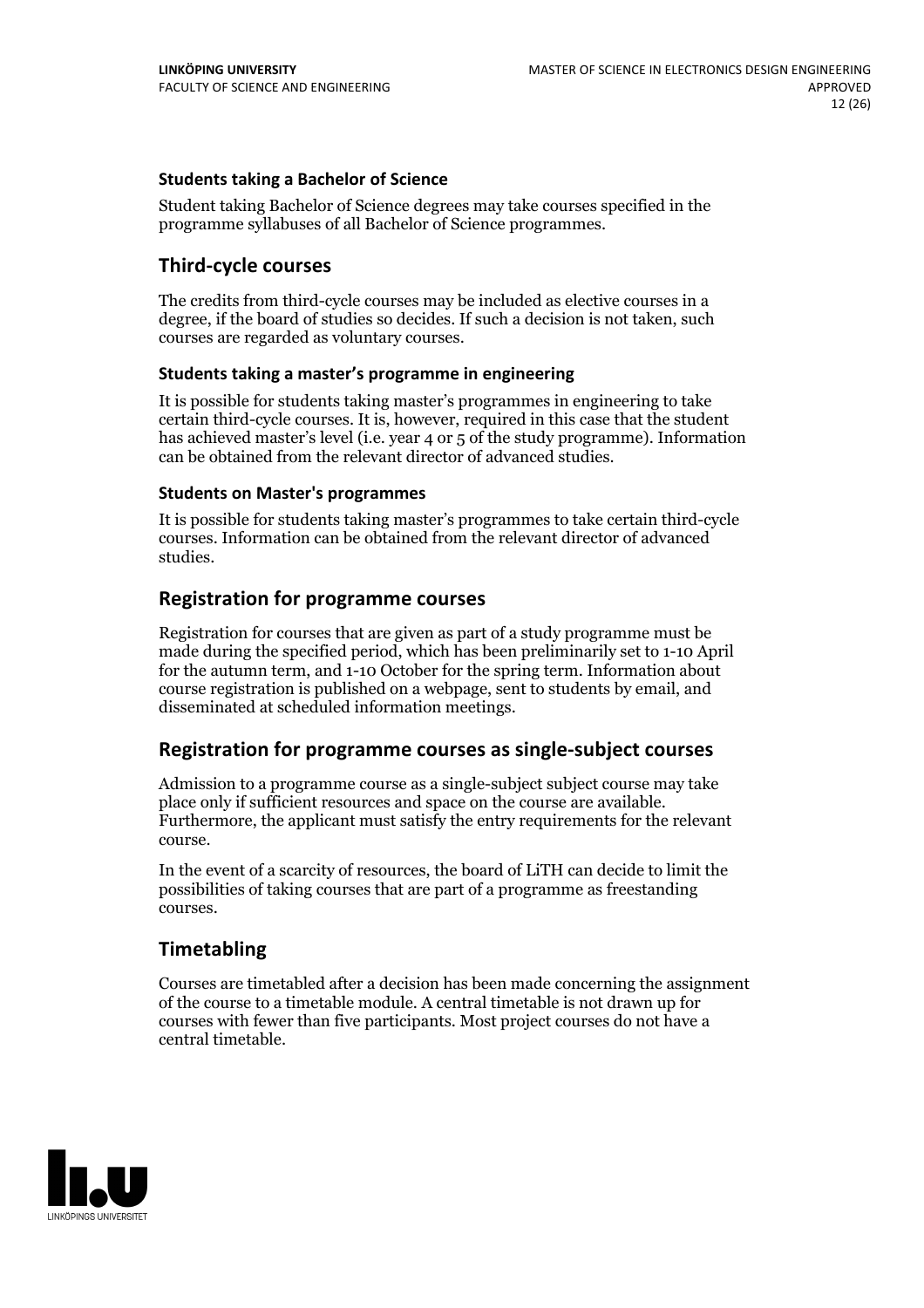## **Study planning**

Students who require support in planning their continued studies can contact the study guidance counsellor of the programme. Study planning involves the student and the study guidance counsellor together drawing up an individual plan for studies during the subsequent term. The individual plan may allow the student to deviate from the general curriculum.

Completed first-cycle courses are a precondition for successful studies at more advanced levels. For this reason, study planning is based on giving priority to courses from earlier years of study that have not been completed. If further capacity is available, new courses may be taken.

Study planning takes place on a regular basis if the student:

- does not satisfy the requirements for progression to later terms. In order for a student to be able to participate in courses from later years in such cases, a decision of exemption is required.<br>
• does not satisfy the requirements for starting a degree project.
- 

Other situations in which study planning may be required:

- A student has fallen behind during the early part of a study programme and has failed to complete several courses.<br>• A student has not satisfied the entry requirements for a degree project
- 
- before term 6 of an engineering degree.<br>• A student has applied for admission to a later part of a programme.<br>• Studies have been carried out abroad.<br>• A study programme is to be resumed after an interruption.
- 
- 

In these cases the study guidance counsellor supports the student in planning the continued studies, also in situations in which the student can register for the relevant courses without the need for a special decision for the continued studies.

## **Part of education abroad**

Students can exchange study at LiTH for study at an institute of higher education abroad, and/or work on a degree project abroad.

In the event that study (courses) at LiTH are exchanged for study abroad, the relevant board of studies (faculty programme director) is responsible for a decision about an individual study plan, which is to be drawn up in advance, and about the final course approval and its inclusion in the qualification requirements. For this reason, students who plan to participate in an exchange should contact the faculty programme director (or equivalent) at the Dean's Office ofthe Institute of Technology.

Regulations for entry requirements, ranking and nomination for study abroad through LiTH's exchange agreements and for the compulsory study abroad period within Ii (Industrial Engineering and Management – International) and Yi (Applied Physics and Electrical Engineering – International) can be found at:

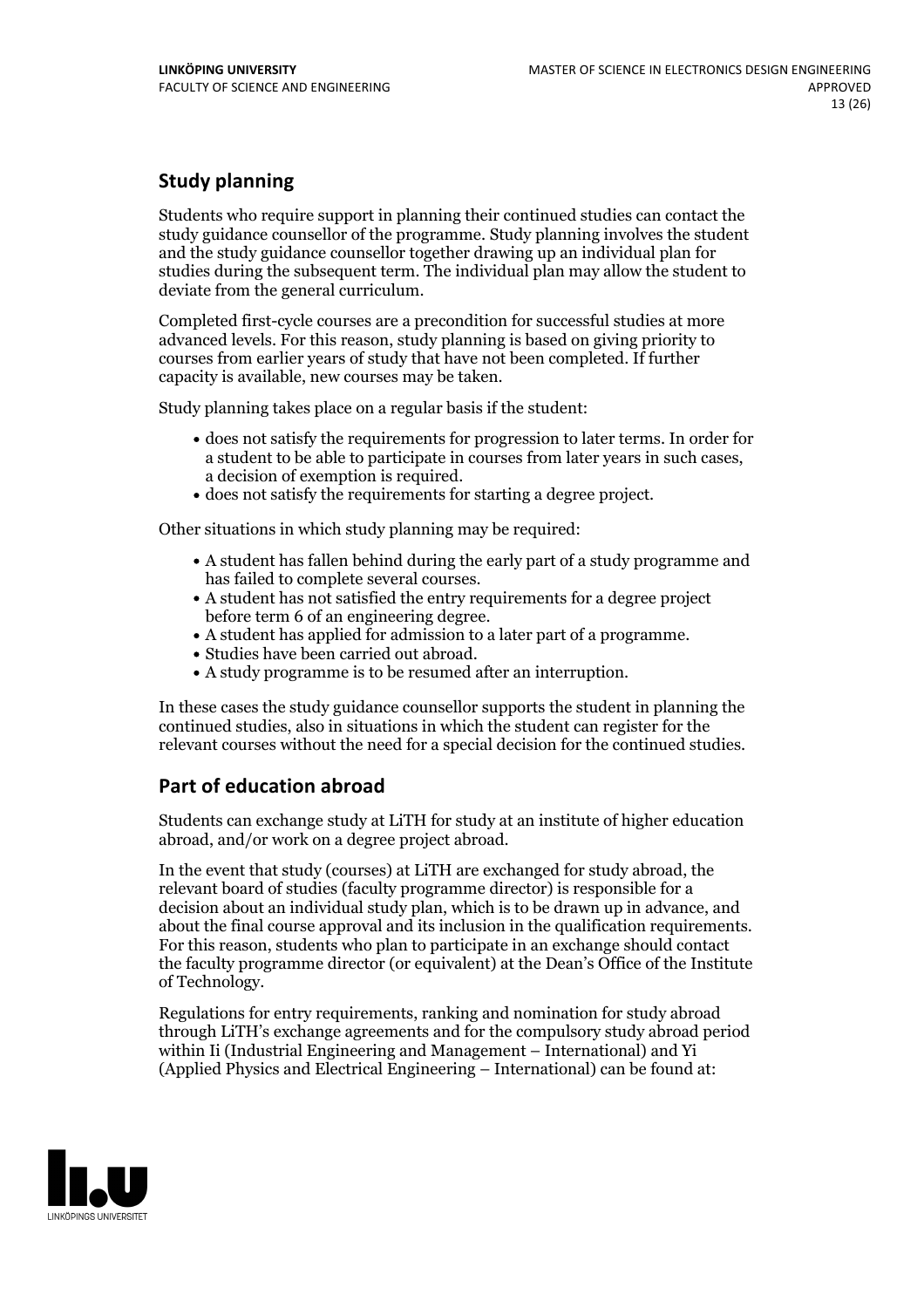http://styrdokument.liu.se/Regelsamling/Innehall/Utbildning\_pa\_grund- \_och\_avancerad\_niva/Tekniska\_fakulteten.

#### **Course syllabus**

A syllabus has been established for each course. The syllabus specifies the aim and contents of the course, and the prior knowledge that a student must have in order to be able to benefit from the course.

## **Timetabling**

Courses are timetabled after a decision has been made for this course concerning its assignment to a timetable module. A central timetable is not drawn up for courses with fewer than five participants. Most project courses do not have a central timetable.

#### **Interrupting a course**

The vice-chancellor's decision concerning regulations for registration, deregistration and reporting results (Dnr LiU-2015-01241) states that interruptions in study are to be recorded in Ladok. Thus, all students who do not participate in a course for which they have registered must record the interruption, such that the registration on the course can be removed. Deregistration from <sup>a</sup> course is carried outusing <sup>a</sup> web-based form: www.lith.liu.se/for-studenter/kurskomplettering?l=sv.

#### **Cancelled courses**

Courses with few participants (fewer than 10) may be cancelled or organised in a manner that differs from that stated in the course syllabus. The board of studies is to deliberate and decide whether a course is to be cancelled orchanged from the course syllabus.

#### **Regulations relatingto examinations and examiners**

Details are given in a decision in the university's rule book: http://styrdokument.liu.se/Regelsamling/VisaBeslut/622678.

## **Forms of examination**

#### **Examination**

Written and oral examinations are held at least three times a year: once immediately after the end of the course, once in August, and once (usually) in one of the re-examination periods. Examinations held at other times are to follow a decision of the board of studies.

Principles for examination scheduling for courses that follow the study periods:

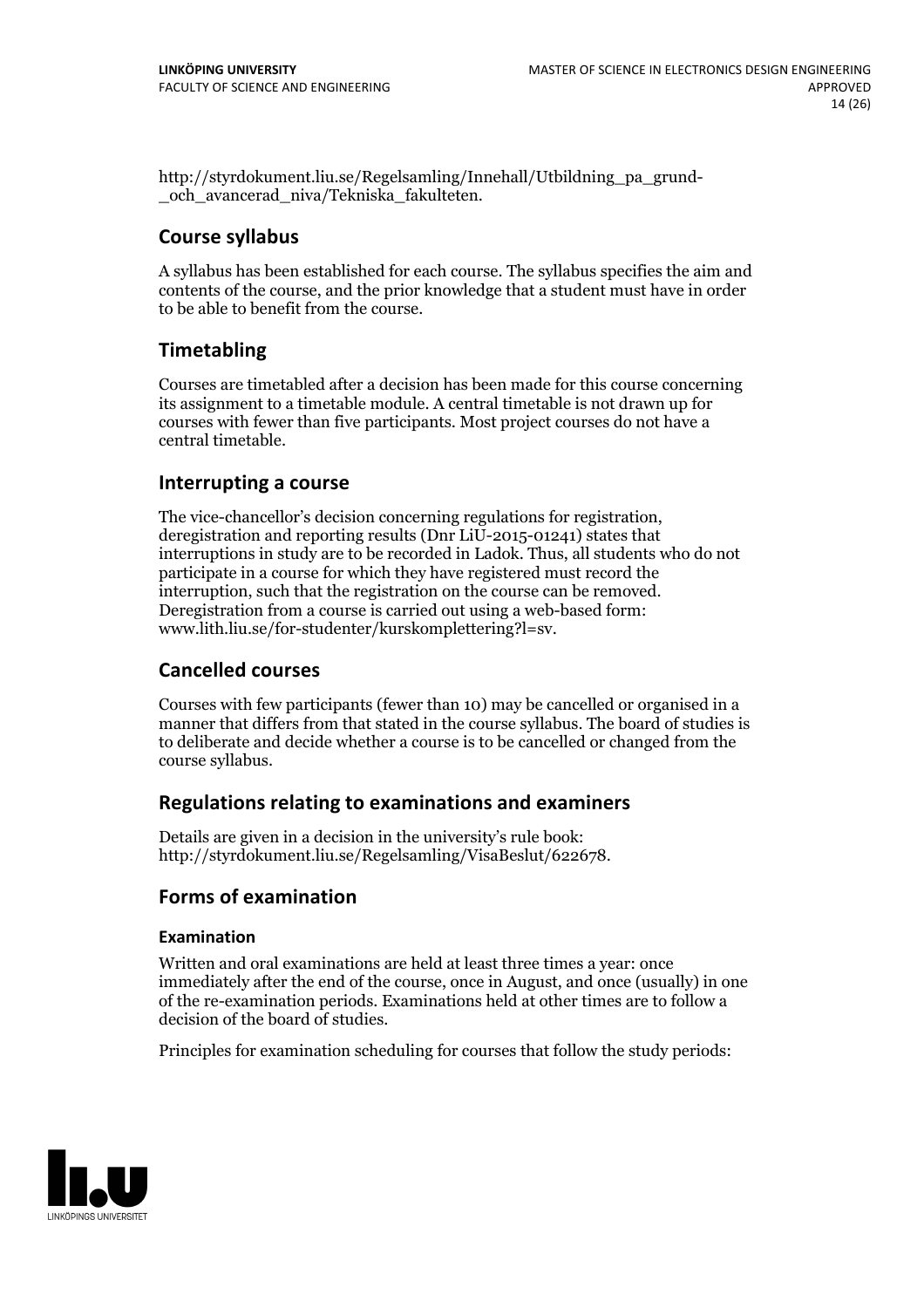- courses given in VT1 are examined for the first time in March, with re-examination in June and August
- courses given in VT2 are examined for the first time in May, with re-examination in August and October
- courses given in HT1 are examined for the first time in October, with re-examination in January and August
- courses given in HT2 are examined for the first time in January, with re-examination at Easter and in August.

The examination schedule is based on the structure of timetable modules, but there may be deviations from this, mainly in the case of courses that are studied and examined for several programmes and in lower grades (i.e. 1 and 2).

- Examinations for courses that the board of studies has decided are to be held in alternate years are held only three times during the year in which the course is given.<br>• Examinations for courses that are cancelled or rescheduled such that they
- are not given in one or several years are held three times during the year that immediately follows the course, with examination scheduling that corresponds to the scheduling that was in force before the course was cancelled or rescheduled.<br>• If teaching is no longer given for a course, three examination occurrences
- are held during the immediately subsequent year, while examinations are at the same time held for any replacement course that is given, or alternatively in association with other re-examination opportunities. Furthermore, an examination is held on one further occasion during the next subsequent
- year, unless the board of studies determines otherwise.<br>If a course is given during several periods of the year (for programmes, or on different occasions for different programmes) the board orboards of studies determine together the scheduling and frequency of re-examination occasions.

#### **Registration for examination**

In order to take an examination, a student must register in advance at the Student Portal during the registration period, which opens 30 days before the date of the examination and closes 10 days before it. Candidates are informed of the location of the examination by email, four days in advance. Students who have not registered for an examination run the risk of being refused admittance to the examination, if space is not available.

Symbols used in the examination registration system:

- \*\* denotes that the examination is being given for the penultimate time.
- \* denotes that the examination is being given for the last time.

#### **Code of conduct for students during examinations**

Details are given in a decision in the university's rule book: http://styrdokument.liu.se/Regelsamling/VisaBeslut/622682.

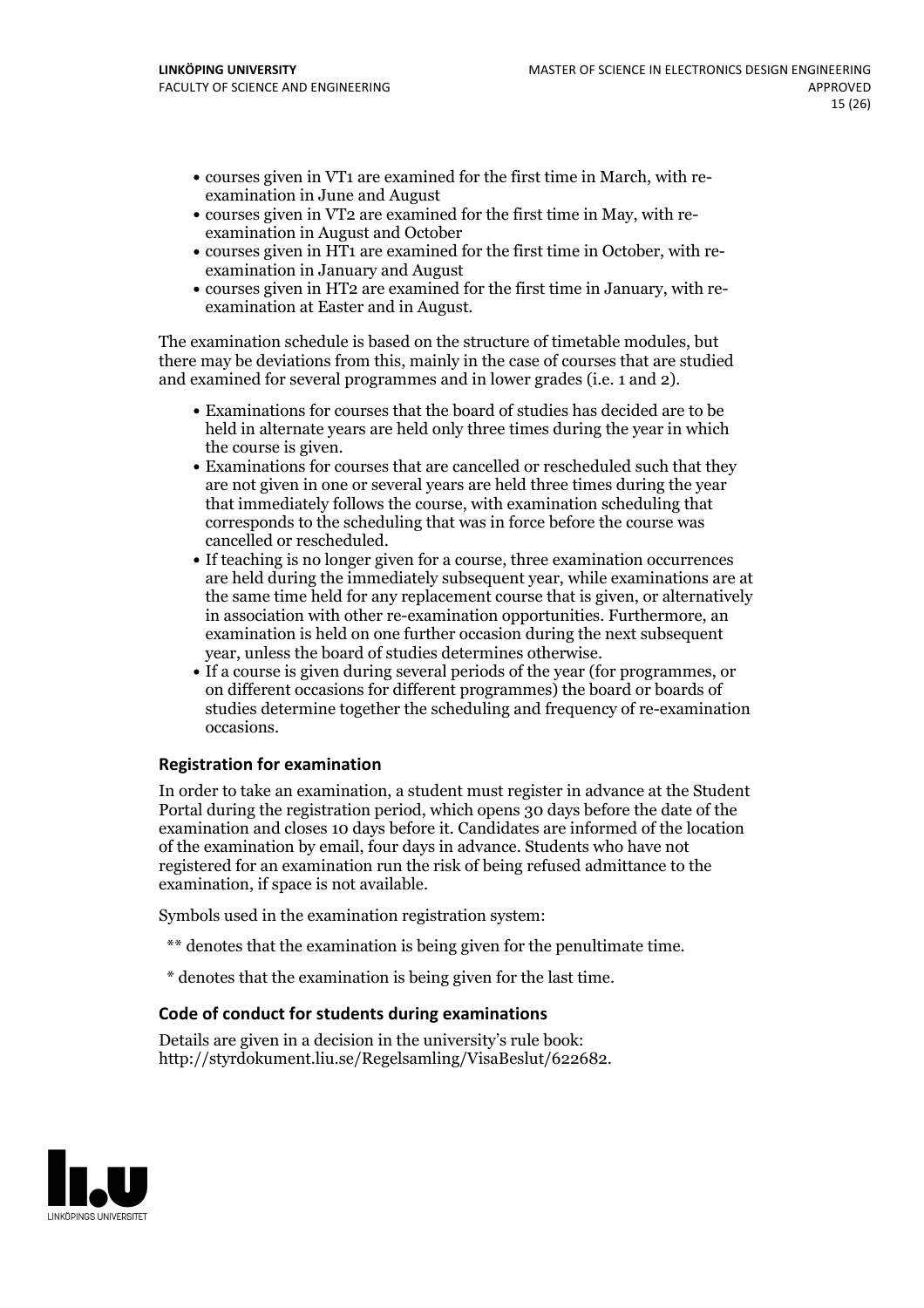#### **Retakes for higher grade**

Students at the Institute of Technology at LiU have the right to retake written examinations and computer-based examinations in an attempt to achieve a higher grade. This is valid for all examination components with code "TEN" and "DAT". The same right may not be exercised for other examination components, unless otherwise specified in the course syllabus.

#### **Retakes of other forms of examination**

Regulations concerning retakes of other forms of examination than written examinations and computer-based examinations are given in the LiU regulations

http://styrdokument.liu.se/Regelsamling/VisaBeslut/622678.

#### **Plagiarism**

For examinations that involve the writing of reports, in cases in which it can be assumed that the student has had access to other sources (such as during project work, writing essays, etc.), the material submitted must be prepared in accordance with principles for acceptable practice when referring to sources (references or quotations for which the source is specified) when the text, images, ideas, data, etc. of other people are used. It is also to be made clear whether the author has reused his or her own text, images, ideas, data, etc. from previous examinations.

A failure to specify such sources may be regarded as attempted deception during examination.

#### **Attempts to cheat**

In the event of <sup>a</sup> suspected attempt by <sup>a</sup> student to cheat during an examination, or when study performance is to be assessed as specified in Chapter <sup>10</sup> of the Higher Education Ordinance, the examiner is to report this to the disciplinary board of the university. Possible consequences for the student are suspension from study and a formal warning. More information is available at https://www.student.liu.se/studenttjanster/lagar-regler-rattigheter?l=sv.

#### **Grades**

The grades that are preferably to be used are Fail (U), Pass (3), Pass not without distinction  $(4)$  and Pass with distinction  $(5)$ . Courses under the auspices of the faculty board of the Faculty of Science and Engineering (Institute of Technology) are to be given special attention in this regard.

- 1. Grades U, 3, 4, 5 are to be awarded for courses that have written
- examinations. 2. Grades Fail (U) and Pass (G) may be awarded for courses with <sup>a</sup> large degree of practical components such as laboratory work, project work and group work.

#### **Examination components**

1. Grades U, 3, 4, 5 are to be awarded for written examinations (TEN).

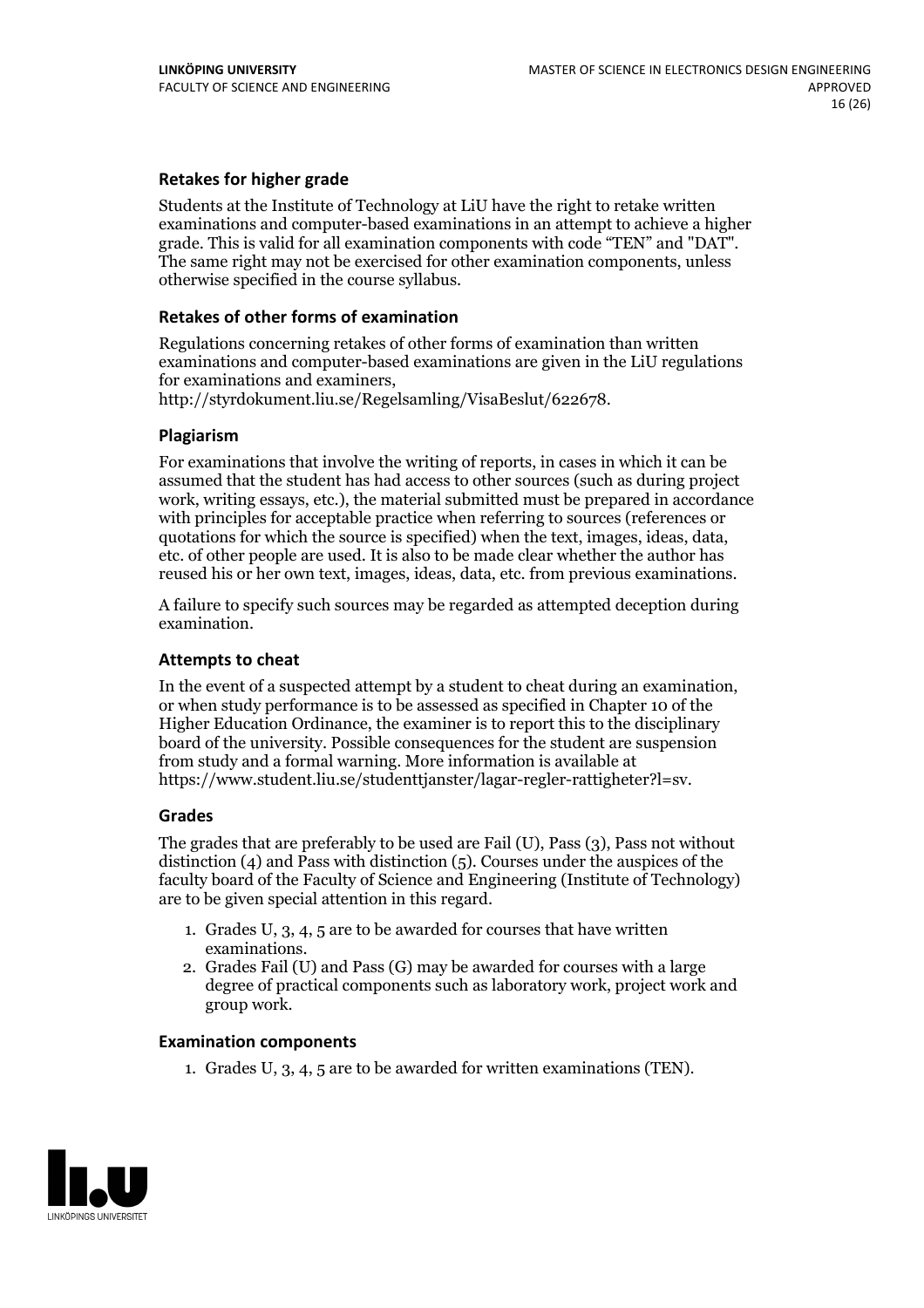- 2. Grades Fail (U) and Pass (G) are to be used for undergraduate projects and other independent work. 3. Examination components for which the grades Fail (U) and Pass (G) may be
- awarded are laboratory work (LAB), project work (PRA), preparatory written examination (KTR), oral examination (MUN), computer-based examination (DAT), home assignment (HEM), and assignment (UPG). 4. Students receive grades either Fail (U) or Pass (G) for other examination
- components in which the examination criteria are satisfied principally through active attendance such as other examination (ANN), tutorial group (BAS) or examination item (MOM).

The examination results for a student are reported at the relevant department.

## **Regulations (applyto LiU in its entirety)**

The university is a government agency whose operations are regulated by legislation and ordinances, which include the Higher Education Act and the Higher Education Ordinance. In addition to legislation and ordinances, operations are subject to several policy documents. The Linköping University rule book collects currently valid decisions of a regulatory nature taken by the university board, the vice-chancellor and faculty/department boards.

LiU's rule book for education at first-cycle and second-cycle levels is available at http://styrdokument.liu.se/Regelsamling/Innehall/Utbildning\_pa\_grund- \_och\_avancerad\_niva.

## **Degree project for Master's Degree in Engineering 300 credits, Master** of Science (Two years), Master of Philosophy (Two years), **Master ofScience (One year), and master's degrees without prefix**

General provisions for the degree project are given here. A specific board of studies may have supplementary regulations that are specific for a study programme. These are specified, where relevant, in the syllabus for the field of education and/or the degree project. Information and links to course syllabuses, registration, reflection documents, etc. can be found at www.lith.liu.se/examensarbete/examensarbete?l=sv.

#### **General provisions**

To be awarded a Master's Degree in Engineering 300 credits, Master of Science (Two years), Master of Philosophy (Two years), Master of Science (One year), or master's degree without prefix a student must carry out an approved degree project. The components of the degree project are described in the relevant course syllabus.

#### **Aim**

The aim of the degree project is described in the relevant course syllabus,

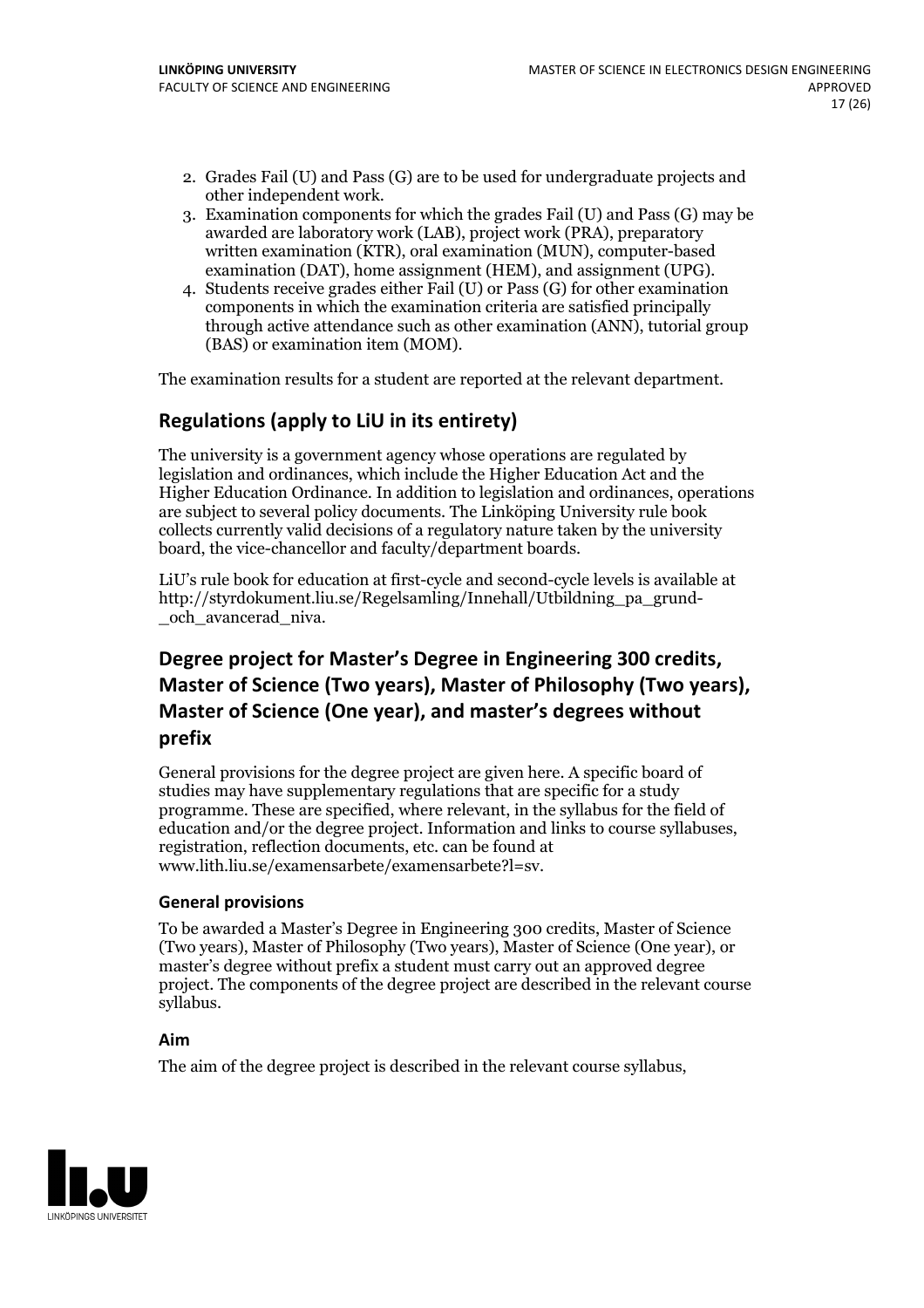www.lith.liu.se/examensarbete/examensarbete?l=sv. Links to respective course syllabus can be found under the heading "Utbildningarna" (Civilingenjörsutbildning (i.e. Master of Science in Engineering) or Masterutbildning (i.e. Master of Science)).

#### **Extent**

Requirements for the extent of the degree project for each type of degree are given in the syllabus of the study programme.

#### **Locations for a degree project**

The work is carried out in the form of:

- an internal degree project located at one of the participating departments at LiU
- an external degree project located at a company, government agency, or other organisation in Sweden or abroad, that an examiner has assessed is able to manage a degree project that satisfies the requirements, or
- a degree project within an exchange agreement in association with study abroad, whereby all study results are to be credited to the student by the relevant board of studies.

The main subject areas that are permitted within each study programme are described in the programme syllabus. Any individual subjects that may be relevant to the main subject area are to be determined by the relevant board of studies.

The examiner for a degree project within a certain subject area are determined by the board of studies that is responsible for general degrees within the main subject area. An up-to-date list is given

at http://www.lith.liu.se/examensarbete/examensarbete?l=sv.

#### **Degree projects within agreements relatingto study abroad**

During study abroad that takes place within the framework of an agreement, the provisions of the host institute relating to degree projects are applied. The student is to consult the board of studies and together ensure that the proposed degree project is carried out in a main subject area that is permitted within the study programme. Approved main subject areas for degree projects are specified in the syllabus for the relevant programme.

A certificate confirming that the degree project has been approved and a copy of the degree project thesis (in PDF format) are to be submitted to the relevant board of studies.

#### **Selection of degree project**

A degree project is to be selected in consultation with an examiner, who is also responsible that the specialisation, extent and level of the project satisfy the requirements specified in the course syllabus.

In cases in which issues relating to work-related copyright, patenting or remuneration may arise, provisions governing these should be established in

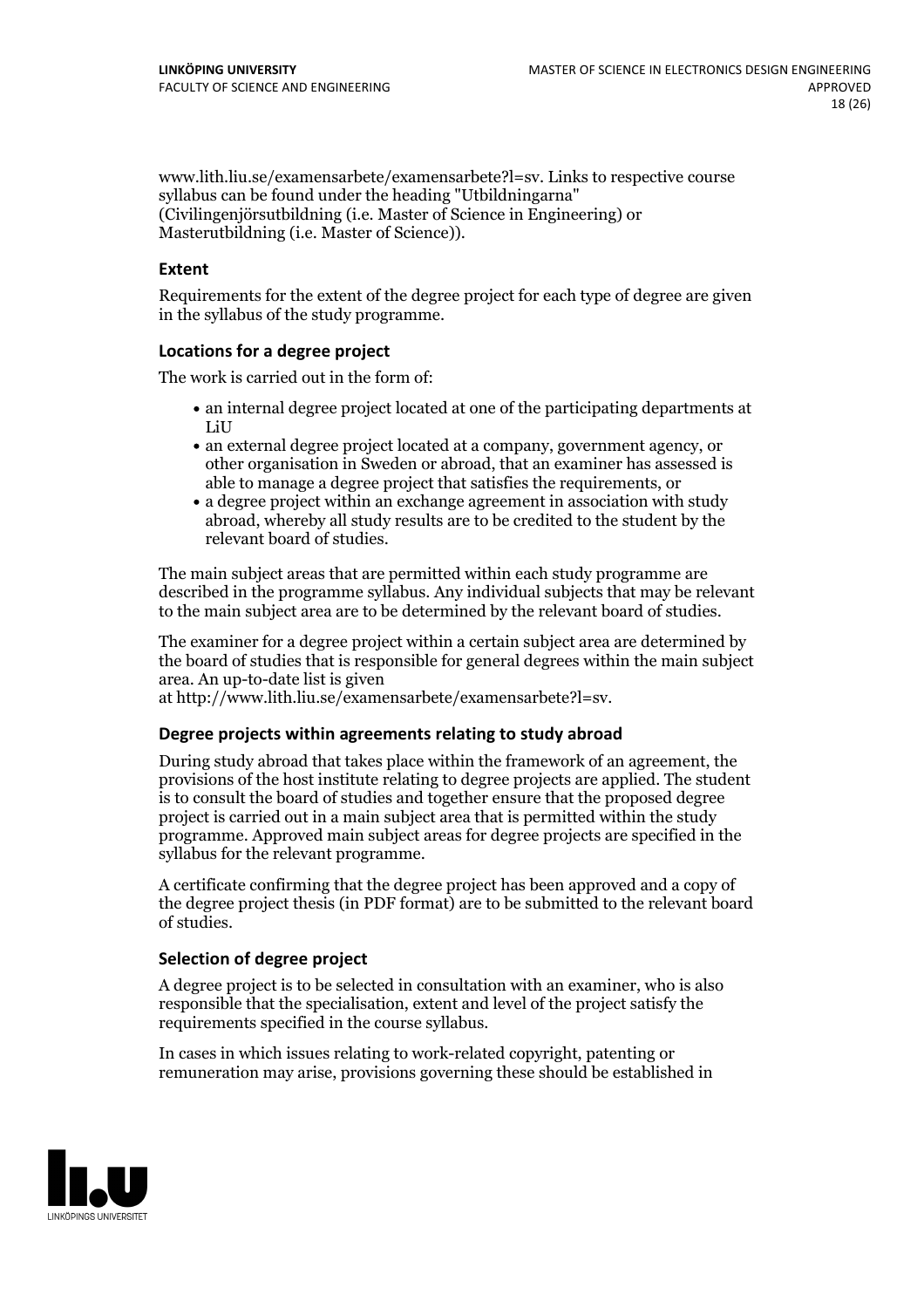advance. A student working on a degree project may sign a confidentiality agreement in order to obtain access to confidential information necessary for the degree project. The supervisor and examiner, however, determine whether they are prepared to sign a confidentiality agreement, and thus the confidential information must not normally be of such nature that it is necessary to supervise or grade the work. The complete degree project thesis is to be published during the grading procedure, unless special circumstances prevent this. If any part of the thesis should not be published, this must be approved in advance by the examiner and the relevant head of department. Note that final decisions relating to confidentiality are taken by an administrative court.

#### **Commencement of a degree project**

Requirements that must be satisfied before a degree project can be started are given in the currently valid course syllabus, which can be obtained at www.lith.liu.se/examensarbete/examensarbete?l=sv.

Notification of <sup>a</sup> degree project is to be carried outwhen the degree project starts, at www.lith.liu.se/for-studenter/anmalan-till-exjobb?l=sv. Registration of the degree project is to take place before work commences, after the student has registered for the term.

Before the start of the degree project, the examiner is to ensure that the student satisfies the conditions for commencement of the degree project within the relevant main subject area. Support in this can be obtained from the study guidance counsellor, who checks the general requirements for starting the degree project.

The student is also to notify the relevant department of the start of the degree project.

#### **Degree projects in collaboration with another student**

In cases in which two students carry out a degree project together, the contribution of each student is to be specified. The extent of the work is to correspond to the extent of two individual projects. The examiner is to ensure that each student has contributed in a satisfactory manner to the work, and that each student satisfies the requirements for achieving a Pass grade for the degree project.

Degree projects carried out in collaboration between more than two students are not permitted.

#### **Examiners**

The examiner is to be employed at LiU as professor, associate professor, senior lecturer, research fellow, lecturer, research assistant, or postdoc (including guest and adjunct teachers), or is to have been appointed docent at LiU. He or she must have the expertise required to examine the degree project within the relevant main subject area, and must be appointed by the the board of studies. The examiner is to:

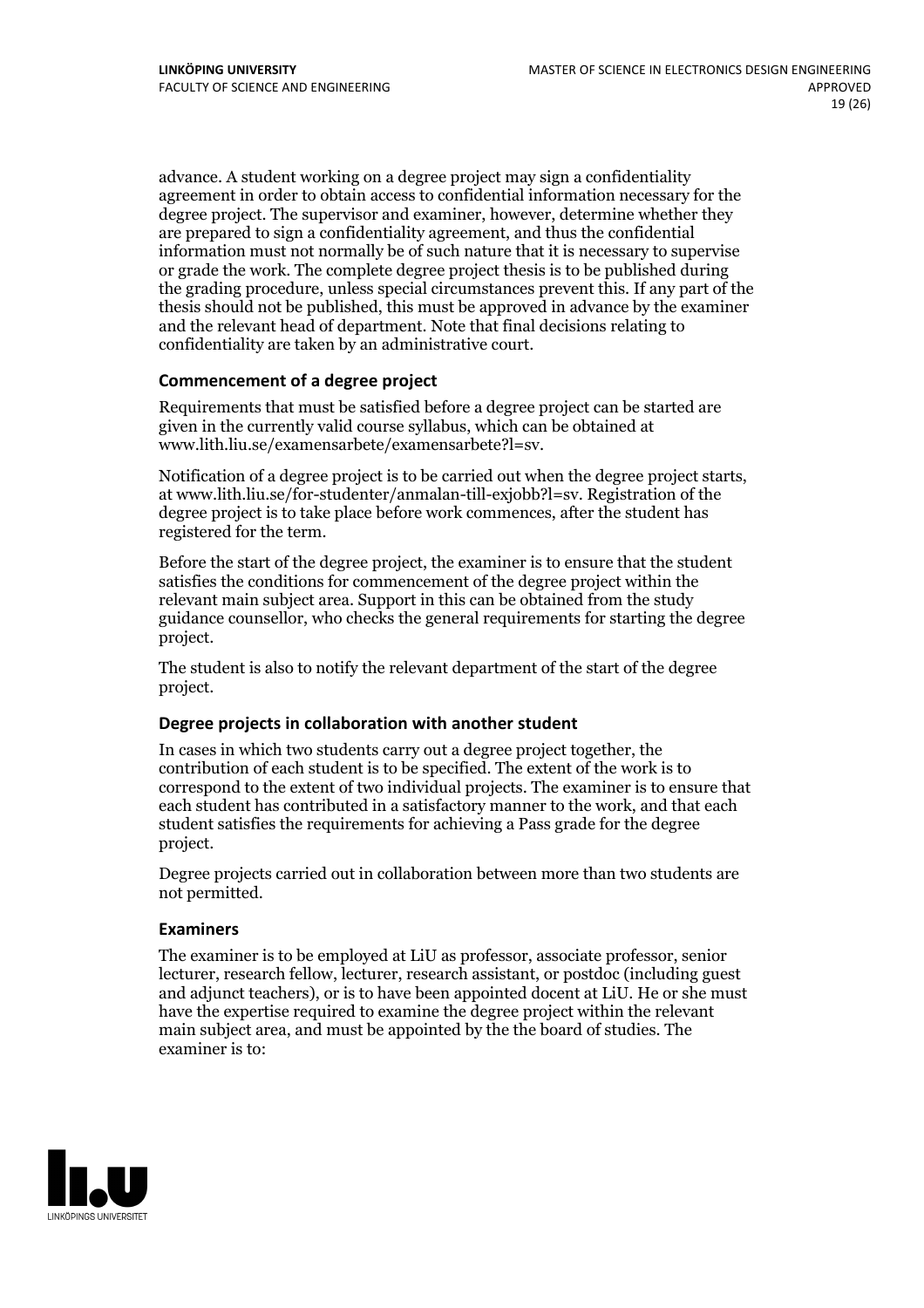- ensure before the start of the degree project that the student satisfies the conditions for commencement of the degree project within the relevant main subject area. The study guidance counsellor is to check whether the commencement criteria are satisfied and inform the examiner of this
- check whether special admission requirements (where relevant) are satisfied, for example that the student can demonstrate a certain degree of in-depth knowledge within the field relevant for the degree project
- determine the specialisation and principal work of the degree project, based on an assessment of whether the degree project will result in the learning outcomes of the course syllabus being satisfied
- pass/fail the planning report
- pass/fail the mid-way assessment
- be responsible that the supervisor or supervisors carry out their duties
- before the presentation, check that the student has registered for the degree project
- approve the work for presentation
- before the presentation, check that the proposed opponent satisfies the conditions for commencement of the degree project and has attended three thesis presentations
- pass/fail the presentation and the opposition to it
- approve a concluding reflection document
- ensure that a degree project that has been passed satisfies the learning outcomes of the course syllabus and other requirements, and award a grade to the degree project (either  $G = Pass$ , or  $U = Fail$ ).

#### **Supervisors**

A student working on a degree project is to have access to an internal supervisor at the department at which the degree project has been registered. The internal supervisor is to have a degree that corresponds at least to the level of the degree project to be supervised. The internal supervisor may, in exceptional circumstances, be the same individual as the examiner. A decision of whether to allow this in a particular case is to be made by the relevant board of studies before the degree project is started.

The supervisor is to ensure that the student obtains help with:

- expert support in general questions related to methods, specialist knowledge of the subject, and writing the thesis
- problem formulation, and setting the limits of the work
- scheduling and planning work, and selection of appropriate methods.

If the degree project is being carried out outside of LiTH, an external supervisor from the commissioner is to be appointed.

#### **Planning report**

During the first weeks of the degree project, the student is to draw up a planning report that contains:

 $\bullet$  a preliminary title of the degree project

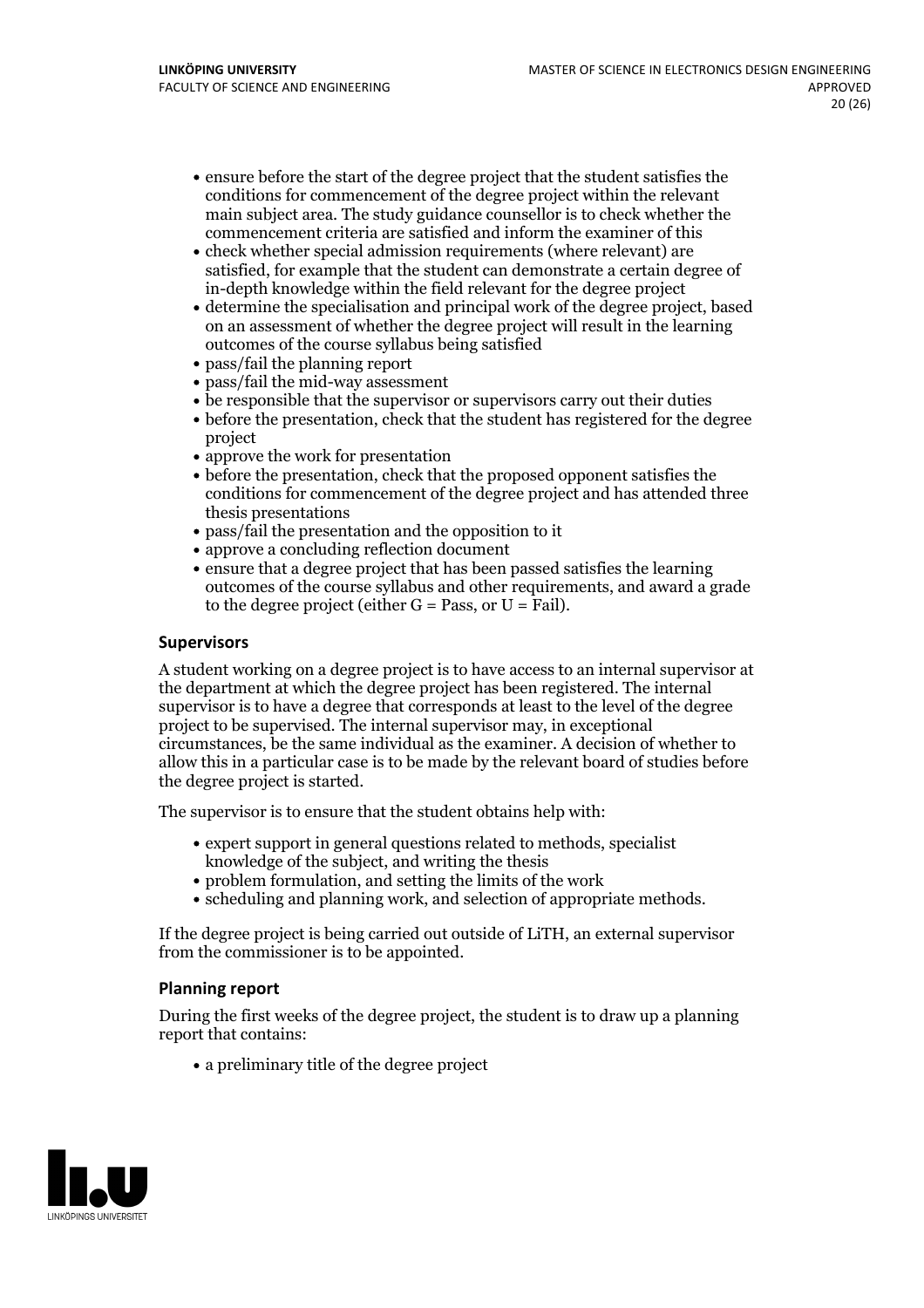- a preliminary statement of the research question, against the background of a literature search
- a preliminary description of the approach to be taken
- planned literature foundation
- a schedule for the execution of the degree project, including suggested dates for the mid-way assessment and presentation.

Formulation of the research question is to be bounded, realistic and viewed from a perspective of societal or commercial benefit. The term "societal" is to be understood here to include universities and university colleges.

#### **Mid-way assessment**

Approximately half-way through the degree project, the student is to describe to the examiner at a mid-way assessment how the work is progressing relative to the planning report. The supervisor should also participate. The form of the mid-way assessment may be anything from an oral presentation to a public seminar. The conclusion of the mid-way assessment may be one of three possibilities:

- 1. The work has been carried outessentially as planned, and can continue as planned. The mid-way assessment has been passed. 2. The work has been carried outwith certain deviations from the planning
- report. It is, however, believed that it will be possible to complete the work
- approach and/or schedule. The mid-way assessment has been passed.<br>3. The work has deviated from the planning report in a significant manner, and there is a risk that a Pass grade cannot be given. The mid-way assessment has been failed. A new planning report must be drawn up and a new mid-way assessment carried out.

#### **Reporting**

Both oral and written reports of the degree project are to be made, in Swedish or English. For the international Master's programmes, both the oral and written examination should be made in English. The board of studies can allow the reporting to be carried out in another language than Swedish or English.

The oral presentation is to take place in public, unless there are special grounds that this should not be done. The written report is to be in the form of a professionally produced degree project thesis. The presentation and thesis are to follow the instructions given below.

#### **Presentation**

The oral presentation is to take place when the examiner considers that the work has been completed and is ready to be presented. The presentation is to take place at LiTH at a time when other students can attend. This means that the presentation can take place on a date that the student has agreed with the examiner, normally between the re-examination period in August and midsummer, and after the student has attended three thesis presentations.

The oral presentation is to describe the background to the problem that has been

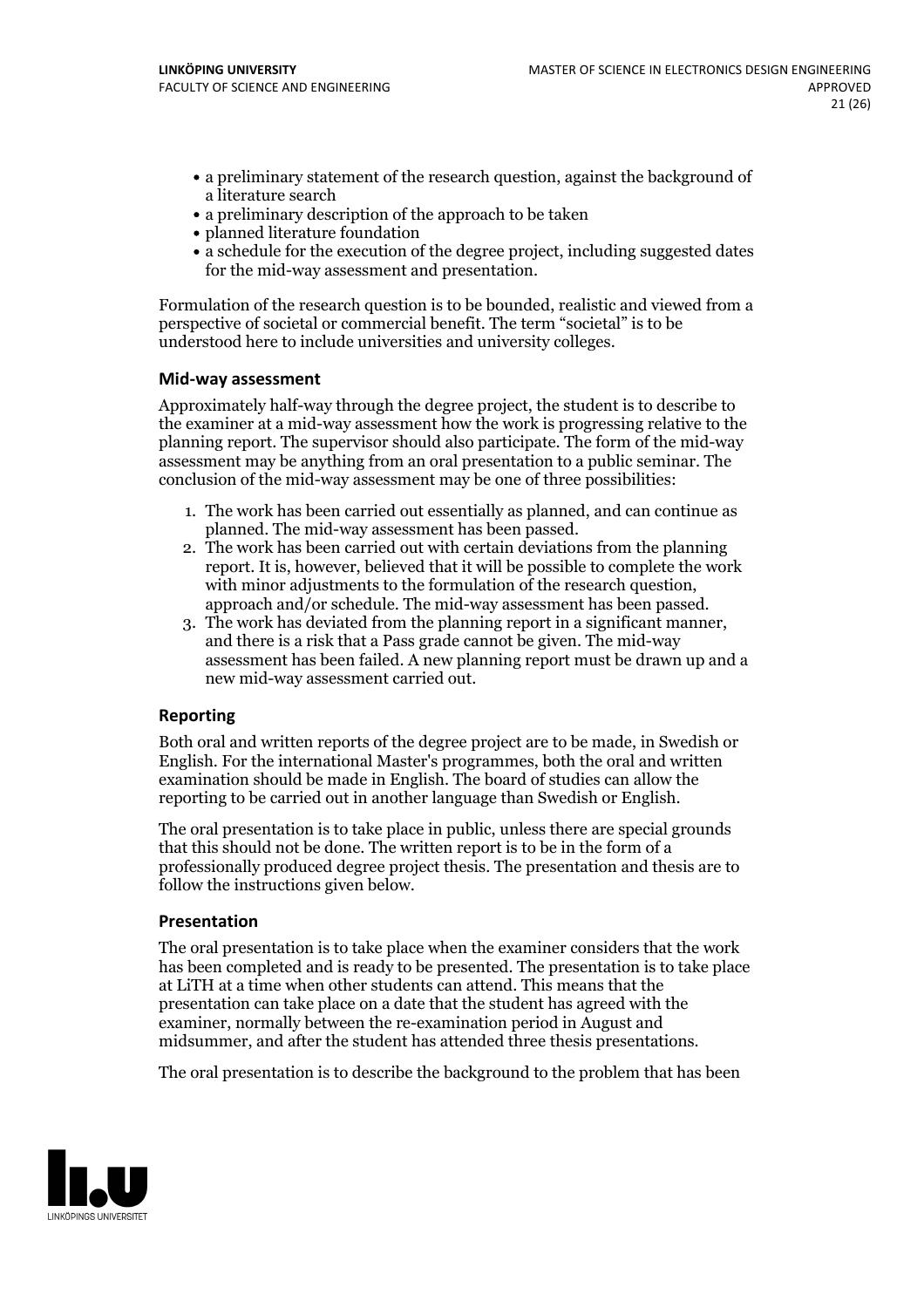studied, describe the methods used, and present the results and conclusions. The presentation is to be at a level suitable for everyone present, not just for specialists. After the oral presentation, the student is to counter any criticism that the opponent may raise, and allow other participants to pose questions. The presentation and the opposition are to be approved by the examiner. When any required adjustments of the thesis have been made, the reflection document has been approved, and the student has functioned as an opponent for another degree project, the degree project is reported as a passed course and the credits can be used to satisfy the requirements for a qualification.

#### **Degree project thesis**

The written degree project report is to be professionally written and comprehensive, and it is to demonstrate a scientific approach. The report must be prepared in accordance with principles for acceptable practice when referring to sources (references or quotations for which the source is specified) when the text, images, ideas, data, etc., of other people are used. It is also to be made clear whether the author has reused his or her own text, images, ideas, data, etc. from previous examinations, such asundergraduate work, project reports, etc. (This is sometimes known as"self-plagiarism".) A failure to specify such sources may be regarded as attempted deception during examination.

The contents are to be easy to understand, and the way in which material is presented is important. It must describe the background to the project and the formulation of the research question. The choice of approach is to be clearly explained, and the thesis should make clear the coupling between the results and the conclusions. Commonly accepted scientific methods are to be used for processing the results. The discussion is to be comprehensive, and demonstrate that the student masters analytical thought processes. The thesis is to demonstrate good mastery of the literature in the field, and include an abstract. Theses that are principally written in Swedish should contain a summary in English. A publication-ready manuscript and a reflection document covering the work undertaken are to be submitted to the examiner within 10 days after the oral presentation. The examiner may grant an exemption from this requirement. If final versions of the required documents are not submitted as stipulated, the examiner may determine that the presentation is to be rescheduled.

The Faculty of Science and Engineering (Institute of Technology) at Linköping University recommends that degree project theses be published.

#### **Opposition**

An oral opposition is to be carried out either before or after the student presents his or her thesis. The opponent must satisfy the same requirements for the number and level of credits gained as those of the student's degree project. The opponent must also have attended three thesis presentations as a member of the audience. Acting as an opponent during the thesis presentation of another student is subject to points-based assessment as described in the course syllabus.

The opponent is to:

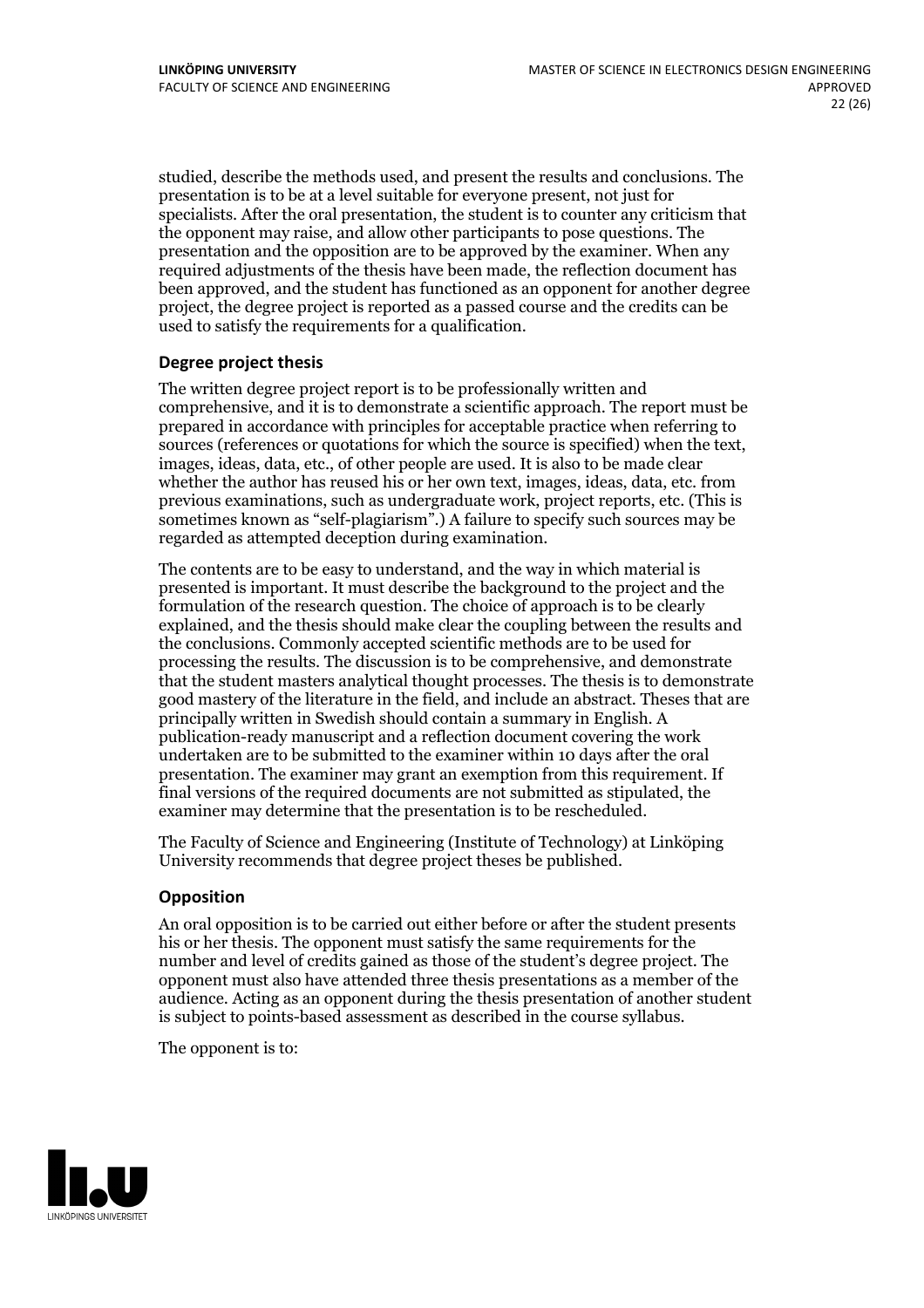- discuss and comment on the selection of methods, results and (where relevant) data processing, conclusions, possible alternative solutions and conclusions, and the management of literature
- comment on the general arrangement of the degree project thesis and related, formal aspects of style, and comment on the oral presentation technique
- illuminate the strengths and weaknesses of the thesis.

The duration of the opposition should be approximately the same as that of the presentation, and it is to include a discussion in which the student presenting the thesis replies to and comments on the criticism raised by the opponent.

Unless otherwise agreed, at least one week before the presentation the opponent is to present in writing to the examiner the important issues that will be discussed, and the structure ofthe opposition that will be taken. The opponent and the examiner discuss the structure that the opponent has drawn up.

In a normal case, the number of opponents will be the same as the number of respondents. In exceptional cases, the examiner may decide that this is not to be the case.

#### **Attendance at presentations**

A student is to attend presentations of degree project theses as described in the course syllabus. The presentations attended must be at the same level or a higher level than the degree project of the student.

It is advantageous that one of the presentations attended is a licenciate degree seminar or a doctoral disputation. The student is responsible for ensuring that a certification of attendance at the presentation is obtained and passed to the departmental administrator for registration in Ladok. Attendance at such presentations is a component of the degree work that is subject to points-based assessment.

The occasions on which a student attends presentations are to be completed before the student presents the degree project thesis. The course syllabus for the degree project describes the scheduling of the attendance at presentations.

#### **Reflection document**

A document reflecting on the work that has been carried outis to be submitted to the examiner within 10 working days of the oral presentation. Instructions for preparing a reflection document can be reached through www.lith.liu.se/examensarbete/examensarbete?l=sv.

#### **Grades**

The degree project is graded as either Pass or Fail. In order for a student to obtain a pass grade for the degree project, all components must be completed and be awarded a pass grade.

#### **Right to obtain supervision**

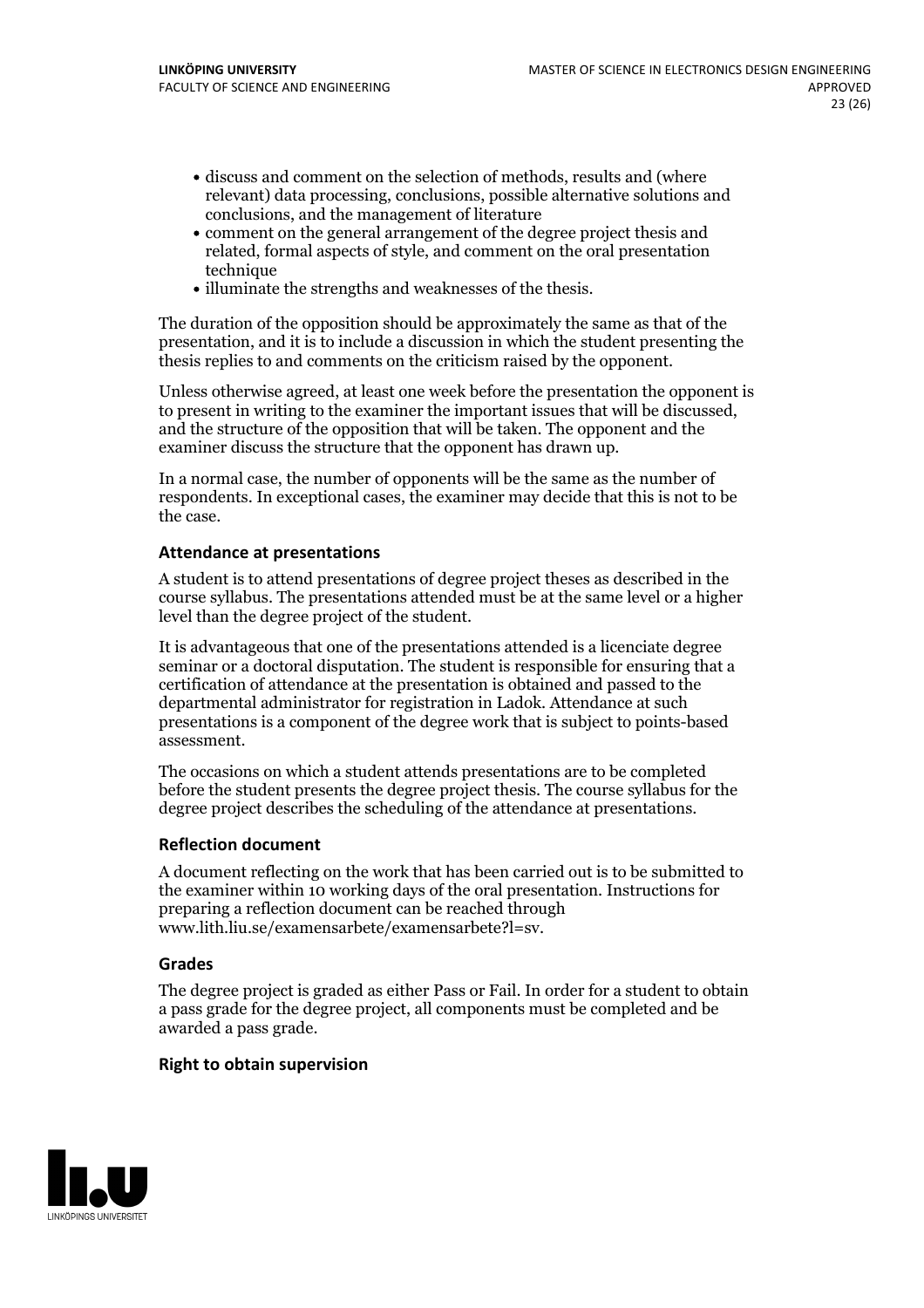It is expected that the student complete and pass a degree project within specified time limits. The department is required to provide supervision for a maximum of 18 months after the student has registered the degree project in Ladok. The examiner may grant additional supervision after this period in special cases. If the examiner determines that supervision is to be ended, the degree project is to be awarded a Fail grade.

If the degree project is awarded a Fail grade for the reason described above or for any other reason, the student is to be directed towards carrying out a further degree project.

#### **Quality assurance**

The relevant board of studies has overall responsibility for the quality of study programmes. This responsibility covers also degree projects. Quality assurance is to be carried out as determined by the faculty board.

#### **Exemptions**

If special circumstances apply, a board of studies may grant exemptions from the regulations specified above. The oral opposition, for example, may be replaced by an extensive written opposition, if the board of studies approves this

- for international students for whom special circumstances apply
- for other students for whom all other components of the qualification have been satisfied, the degree project thesis has been submitted, and special circumstances apply.

Written opposition may be carried out in one of the following ways:

- The student presents a written opposition to a degree project thesis that has been written by another student, whose examiner subsequently examines the opposition.<br>• The student's examiner requests that the student prepare a written
- opposition to a degree project thesis that has previously been examined by an examiner.

If written opposition is used, it is not necessary that the student prepare an introductory statement describing the structure.

The board of studies must approve that opposition may take place in written form, before it is carried out.

## **Degree projects (included in Term 6 of study programmes in engineering)**

#### **General provisions**

All study programmes in engineering (with the exception of the programme in Industrial Engineering and Management – International and the programme in Applied Physics and Electrical Engineering – International) have since 2014 included an obligatory degree project. The project undertaken may also be

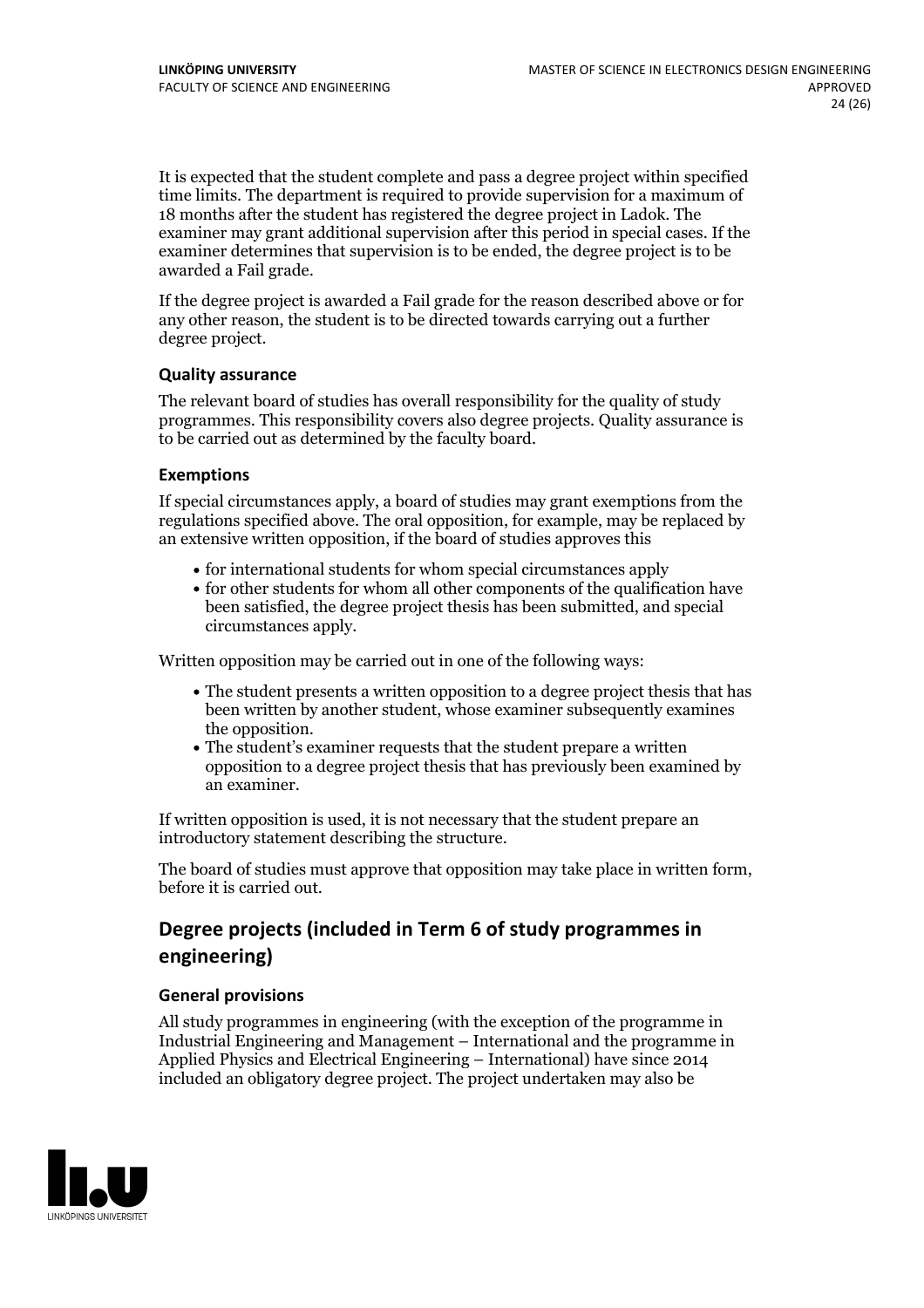included as part of the Bachelor of Science (Technology). During Term 6 of each programme, one or several special courses are given that constitute degree projects. The syllabuses of these courses contain course-specific provisions, which are supplemented with the general provisions given below.

#### **Aim**

The degree project is to contribute to general and programme-specific objectives of the study programmes in engineering being achieved. Specific learning outcomes are given in the relevant course syllabus. In addition, the degree project has also the following learning outcomes, which are common to all degree project- based courses at LiTH:

• Knowledge of the subject

After carrying out the degree project, the student is expected to master the following:

- $\circ$  integrating in a systematic manner the knowledge gained during the period of study
- applying methodological knowledge and subject-specific knowledge within the main subject area
- $\circ$  assimilating the contents of relevant technical publications and relating the study to such contents.<br>• Personal and professional skills
- 

After carrying out the degree project, the student is expected to possess the following skills:

- $\circ$  formulating research questions and limiting the same, within a specified time schedule
- $\circ$  seeking and evaluating scientific literature.<br>• Working and communicating in a group
- 

After carrying out the degree project, the student is expected to possess the following skills:

- $\circ$  planning, executing and presenting independent work in the form of a project carried out in a group
- $\circ$  expressing oneself professionally, in writing and orally
- $\circ$  critically examining and discussing independent work presented in speech and in writing.
- $\bullet$  CDIO engineering fundamentals

After carrying out the degree project, the student is expected to master the following:

- $\circ$  creating, analysing and/or evaluating technical solutions
- making assessments that consider relevant scientific, societal and ethical aspects.

#### **Degree projects undertaken while studying abroad**

During study abroad, an individual plan is to be drawn up together with the faculty programme director to determine how the requirements for a degree project in engineering can be satisfied.